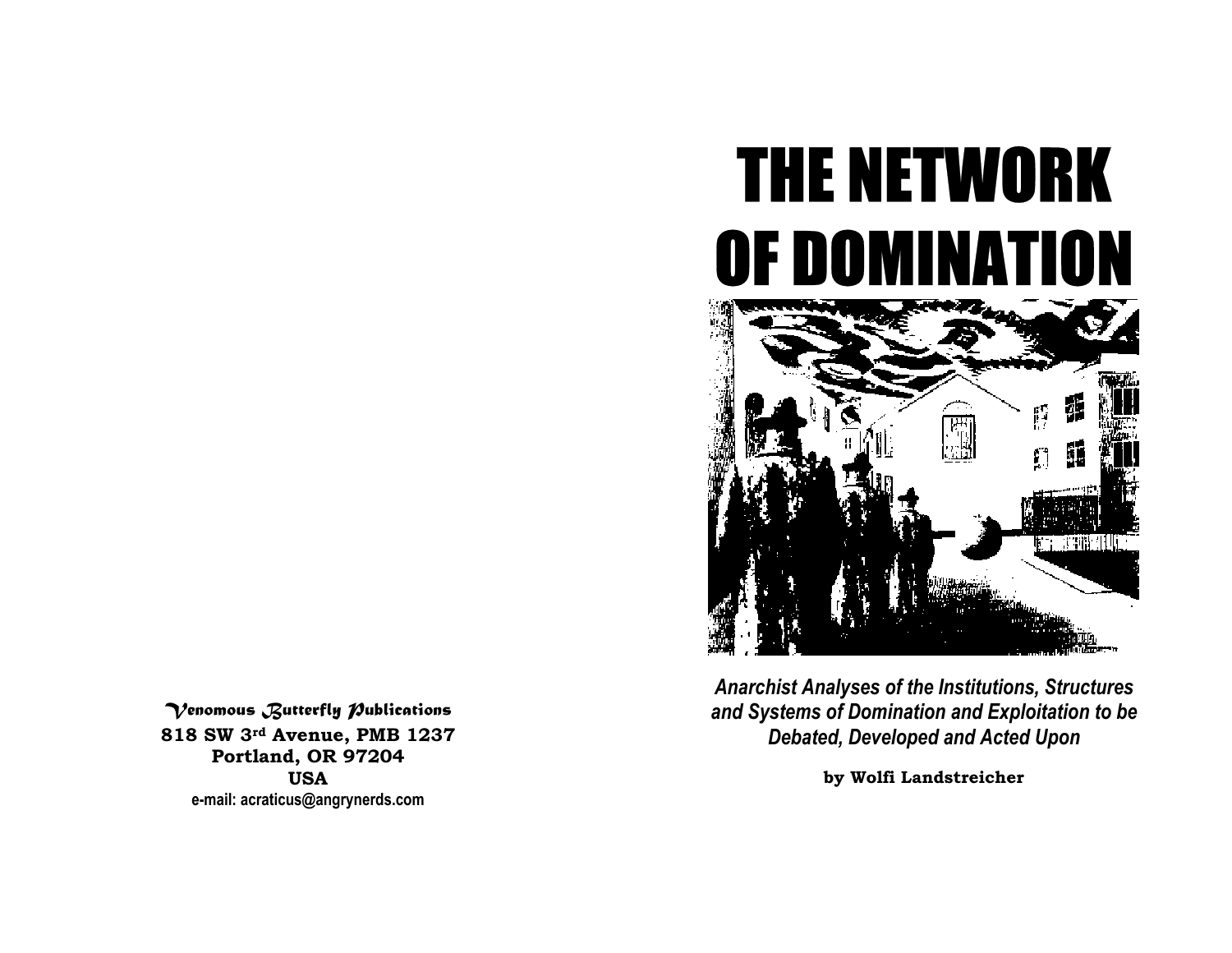**Anti-copyright Every text, every picture, every sound that you like is yours. Take it and use it as yours without asking permission**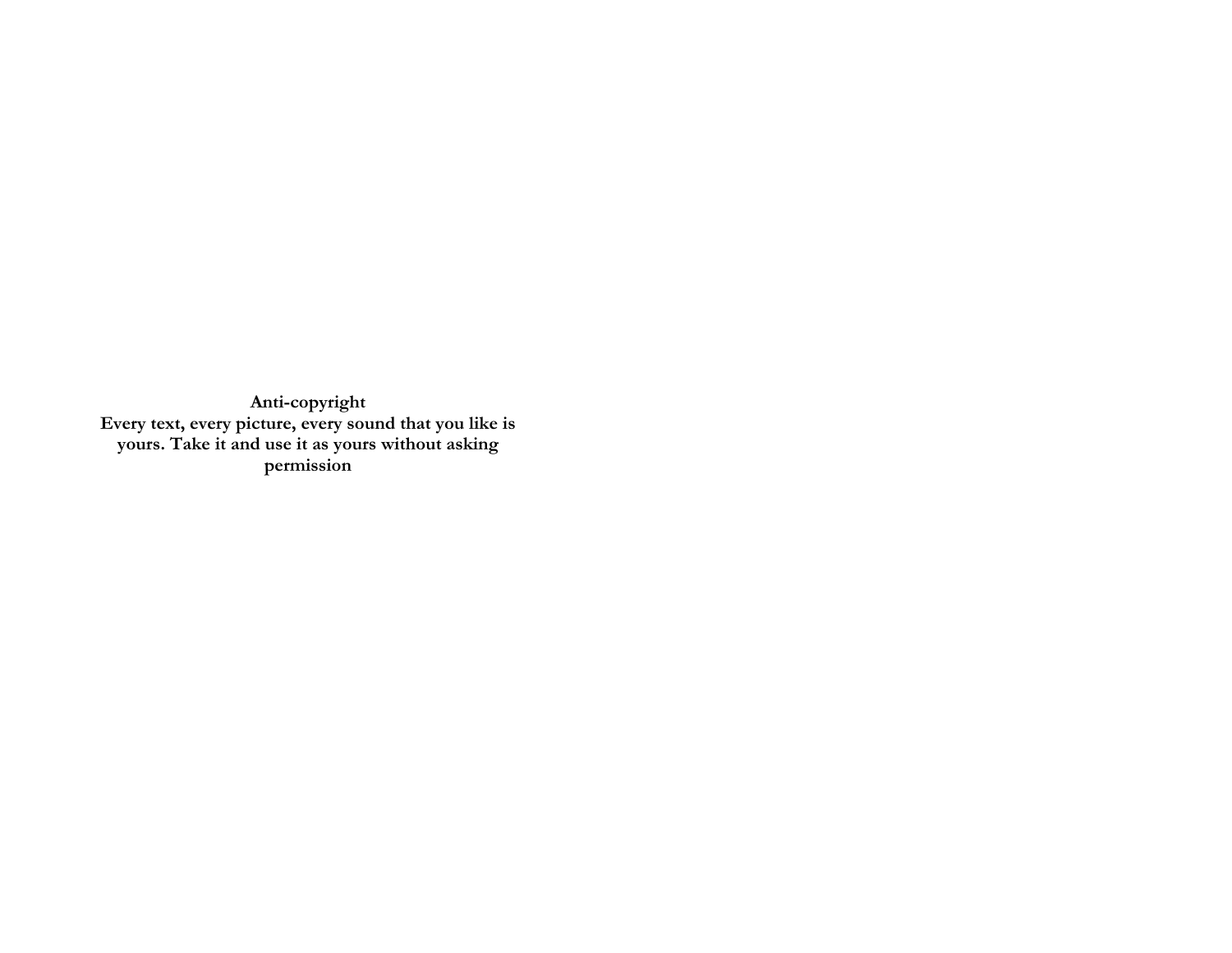#### **Contents**

| From Proletarian to Individual: Toward an Anarchist Understand- |  |
|-----------------------------------------------------------------|--|
|                                                                 |  |
| The Machinery of Control: A Critical Look at Technology19       |  |
|                                                                 |  |
| Religion: When the Sacred Imprisons the Marvelous27             |  |
|                                                                 |  |
| Why Do We All Live in Prison: Prison, Law and Social Control36  |  |
|                                                                 |  |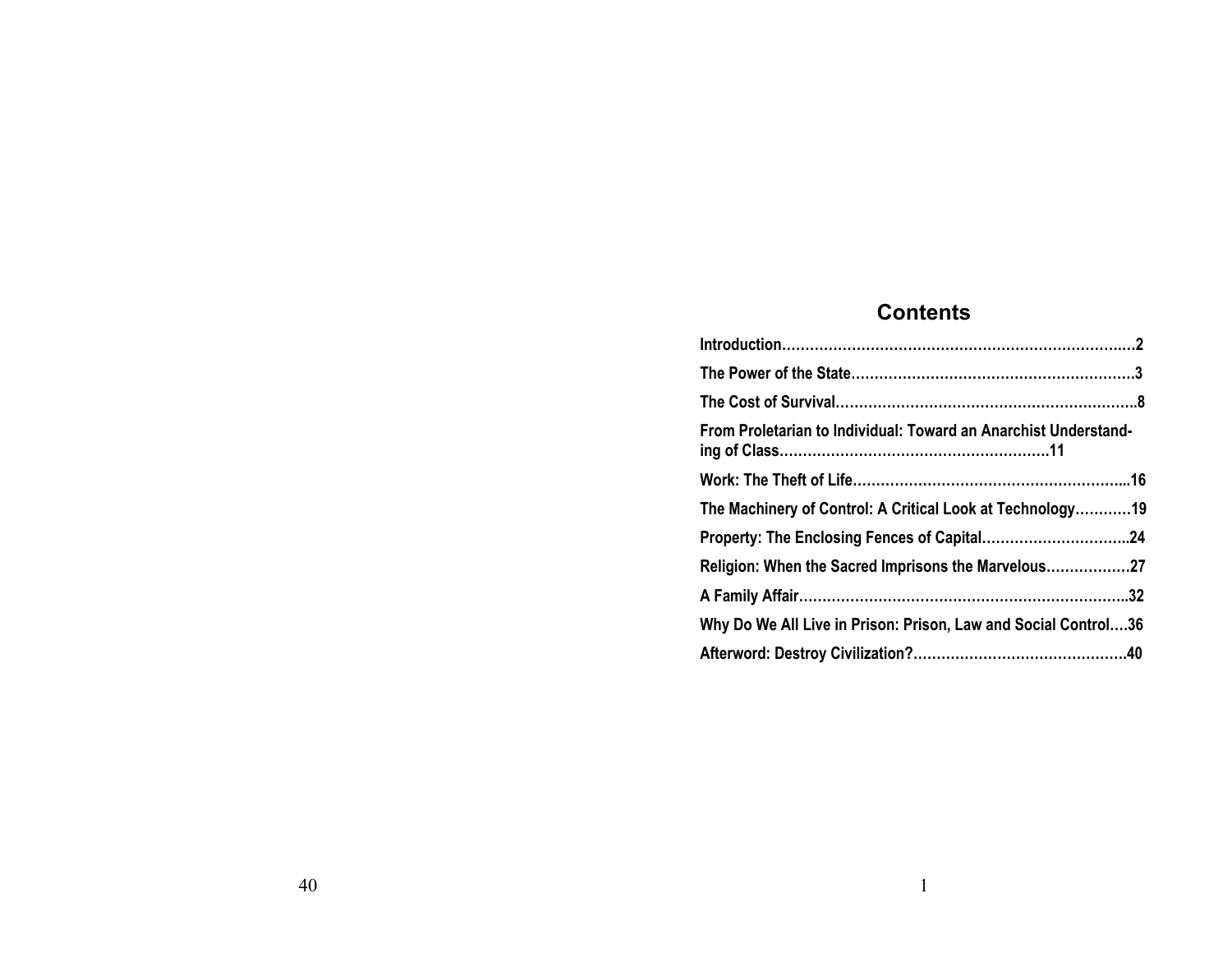### **INTRODUCTION**

 The following essays examine several of the various institutions, structures, systems and relationships of domination and exploitation which define our current existence. These essays are not intended to be comprehensive nor to be final answers, but rather to be part of a discussion that I hope will go on in anarchist circles aimed at developing a specifically anarchist theoretical exploration of the reality we are facing. A great deal of the analysis that currently goes on in anarchist circles is dependent on marxist or postmodernist categories and concepts. These may indeed be useful, but to simply accept them *a priori*, without examining social reality in terms of our own specifically anarchist revolutionary project indicates an intellectual laziness. So I hope we can begin to discuss and examine the world in terms of our own projects, dreams and desires, certainly grasping all analyses that we find useful, but in order to create our own theoretical and practical revolutionary project.

removed) provides a useful tool for understanding this. What is domestication, if not the expropriation of the life of a being by another who then exploits that life for her or his own purposes? Civilization is thus the systematic and institutionalized domestication of the vast majority of people in a society by the few who are served by the network of domination.

 Thus the revolutionary process of reappropriating our lives is a process of decivilizing ourselves, of throwing off our domestication. This does not mean becoming passive slaves to our instincts (if such even exist) or dissolving ourselves in the alleged oneness of Nature. It means becoming uncontrollable individuals capable of making and carrying out the decisions that affect our lives in free association with others.

 It should be obvious from this that I reject any models for an ideal world (and distrust any vision that is too perfect – I suspect that there, the individual has disappeared). Since the essence of a revolutionary struggle fitting with anarchist ideals is the reappropriation of life by individuals who have been exploited, dispossessed and dominated, it would be in the process of this struggle that people would decide how they want to create their lives, what in this world they feel they can appropriate to increase their freedom, open possibilities and add to their enjoyment, and what would only be a burden stealing from the joy of life and undermining possibilities for expanding freedom. I don't see how such a process could possibly create any single, universal social model. Rather, innumerable experiments varying drastically from place to place and changing over time would reflect the singular needs, desires, dreams and aspirations of each and every individual.

 So, indeed, let's destroy civilization, this network of domination, but not in the name of any model, of an ascetic morality of sacrifice or of a mystical disintegration into a supposedly unalienated oneness with Nature, but rather because the reappropriation of our lives, the collective re-creation of ourselves as uncontrollable and unique individuals is the destruction of civilization – of this ten thousand year old network of domination that has spread itself over the globe – and the initiation of a marvelous and frightening journey into the unknown that is freedom.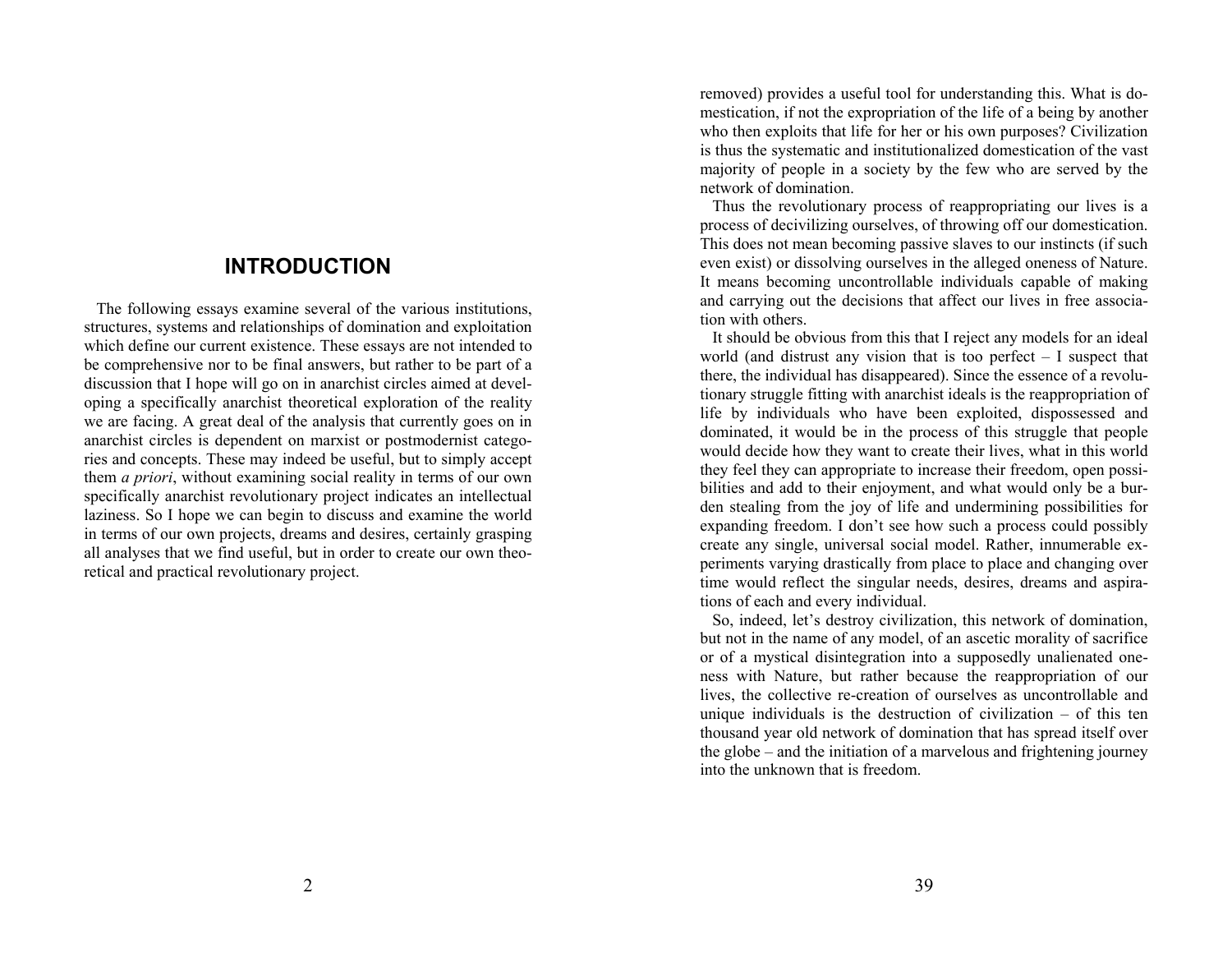## **AFTERWORD:** *Destroy Civilization?*

 I assume that all anarchists would agree that we want to put an end to every institution, structure and system of domination and exploitation. The rejection of these things is, after all, the basic meaning of anarchism. Most would also agree that among these institutions, structures and systems are the state, private property, religion, law, the patriarchal family, class rule…

 In recent years, some anarchists have begun to talk in what appears to be broader terms of the need to destroy civilization. This has, of course, led to a reaction in defense of civilization. Unfortunately, this debate has been mainly acrimonious, consisting of name-calling, mutual misrepresentation and territorial disputes over the ownership of the label "anarchist", rather than real argumentation. One of the problems (though probably not the most significant one) behind this incapacity to really debate the question is that very few individual on either side of it have tried to explain precisely what they mean by "civilization". Instead, it remains a nebulous term that represents all that is bad for one side and all that is good for the other.

 In order to develop a more precise definition of civilization, it is worthwhile to examine when and where civilization is said to have arisen and what differences actually exist between societies currently defined as civilized and those not considered. Such an examination shows that the existence of animal husbandry, agriculture, a sedentary way of life, a refinement of arts, crafts and techniques or even the simply forms of metal smelting are not enough to define a society as civilized (though they do comprise the necessary material basis for the rise of civilization). Rather what arose about ten thousand years ago in the "cradle of civilization" and what is shared by all civilized societies but lacking in all those that are defined as "uncivilized" is a network of institutions, structures and systems that impose social relationships of dominations and exploitation. In other words, a civilized society is one comprised of the state, property, religion (or in modern societies, ideology), law, the patriarchal family, commodity exchange, class rule – everything we, as anarchists, oppose.

 To put it another way, what all civilized societies have in common is the systematic expropriation of the lives of those who live within them. The critique of domestication (with any moral underpinnings

# **THE POWER OF THE STATE**

It is not uncommon today, even in anarchist circles, to hear the state described as a mere servant of the multinationals, the IMF, the World Bank and other international economic institutions. According to this perspective, the state is not so much the holder and arbiter of power as merely a coordinator of the institutions of social control through which corporate economic rulers maintain their power. From this it is possible to draw conclusions that are quite detrimental to the development of an anarchist revolutionary project. If the state is merely a political structure for maintaining stability that is currently in the service of the great economic powers rather than a power in its own right with its own interests maintaining itself through domination and repression, then it could be reformed democratically made into an institutional opposition to the power of the multinationals. It would simply be a matter of "the People" becoming a counter-power and taking control of the state. Such an idea seems to lie behind the absurd notion of certain contemporary anti-capitalists that we should support the interests of nation-states against the international economic institutions. A clearer understanding of the state is necessary to counteract this trend.

 The state could not exist if our capacity to determine the conditions of our own existence as individuals in free association with each other had not been taken from us. This dispossession is the fundamental *social* alienation which provides the basis for all domination and exploitation. This alienation can rightly be traced to the rise of property (I say property as such and not just *private* property, because from very early on a great deal of property was *institutional*—owned by the state). Property can be defined as the exclusive claim by certain individuals and institutions over tools, spaces and materials necessary for existence, making them inaccessible to others. This claim is enforced through explicit or implicit violence. No longer free to grasp whatever is necessary for creating their lives, the dispossessed are forced to conform to conditions determined by the self-proclaimed owners of property in order to maintain their existence, which thus becomes an existence in servitude. The state is the institutionalization of this process which transforms the alienation of the capacity of individuals to determine the conditions of their own existence into the accumulation of power into the hands of a few.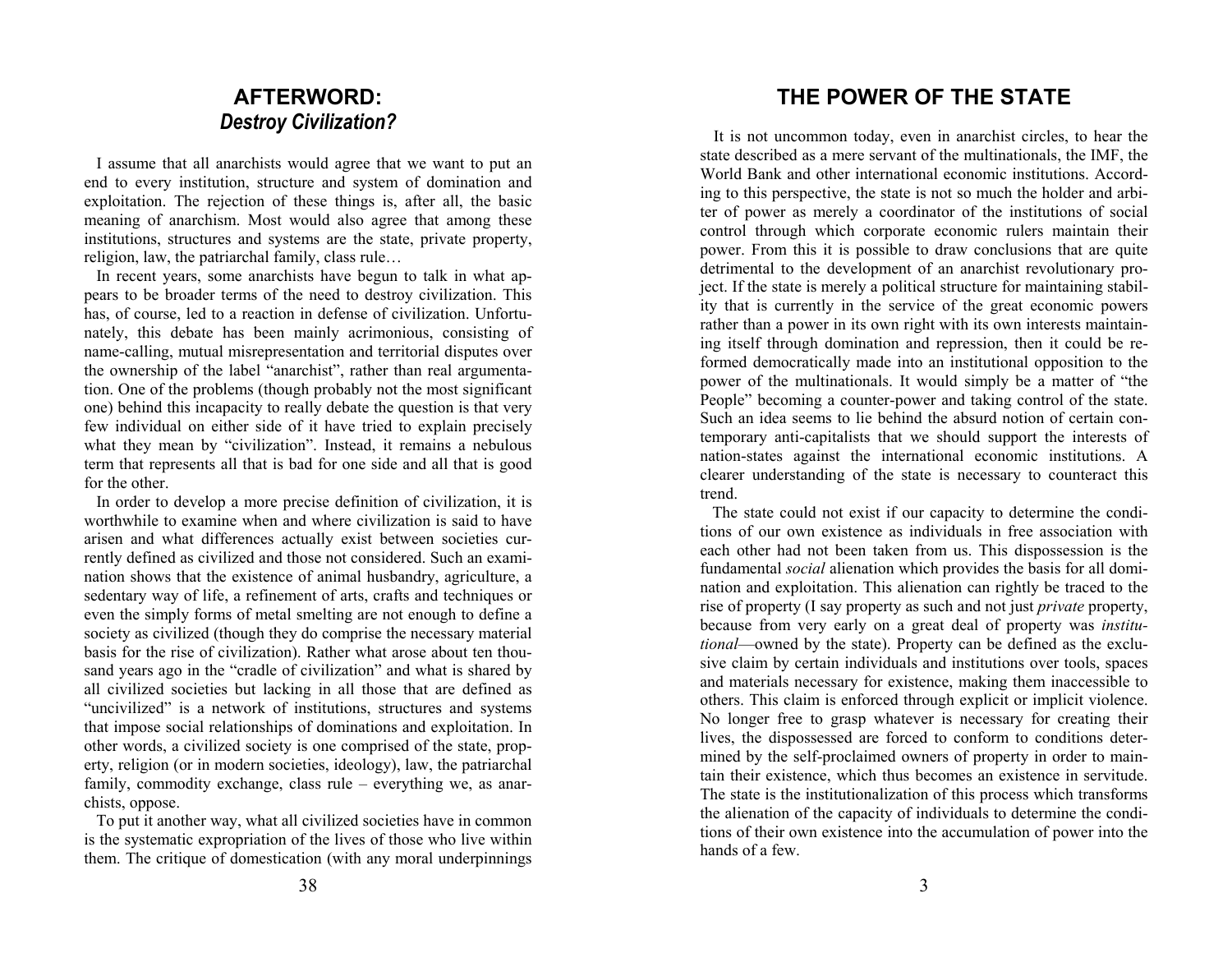It is futile and unnecessary to try to determine whether the accumulation of power or the accumulation of wealth had priority when property and the state first arose. Certainly now they are thoroughly integrated. It does seem likely that the state was the first *institution* to accumulate property in order to create a surplus under its control, a surplus that gave it real power over the social conditions under which its subjects had to exist. This surplus allowed it to develop the various institutions through which it enforced its power: military institutions, religious/ideological institutions, bureaucratic institutions, police institutions and so on. Thus, the state, from its origins, can be thought of as a capitalist in its own right, with its own specific economic interests that serve precisely to maintain its power over the conditions of social existence.

 Like any capitalist, the state provides a specific service at a price. Or more accurately, the state provides two integrally related services: protection of property and social peace. It offers protection to private property through a system of laws that define and limit it and through the force of arms by which these laws are enforced. In fact, private property can only be said to truly exist when the institutions of the state are there to protect it from those who would simply take what they want—without this institutional protection, there is merely the conflict of individual interests. This is why Stirner described private property as a form of social or state property to be held in contempt by unique ones. The state also provides protection for the "commons" from external raiders and from that which the state determines to be abuse by its subjects through law and armed force. As the sole protector of all property within its borders—a role maintained by the state's monopoly on violence—it establishes concrete control over all this property (relative, of course, to its real capacity for exercising that control). Thus the cost of this protection consists not only of taxes and various forms of compulsory service, but also of conformity to roles necessary to the social apparatus that maintains the state and acceptance of, at best, a relationship of vassalage to the state, which may claim any property or enclose any common space "in the common interest" at any time. The existence of property requires the state for protection and the existence of the state maintains property, but always ultimately as *state* property regardless of how "private" it supposedly is.

 The implied violence of law and the explicit violence of the military and the police through which the state protects property are the same means by which it maintains social peace. The violence by

been dispossessed of their own lives – everyone becomes equal, because *everyone* becomes nothing. This is true even of those with property and power, because their status in society is not based one who they are, but on *what they have*. The property and the power (which always resides in a *role* and not in an individual) are all that have worth in this society. Equality before the law serves the rulers, precisely because its aim is to preserve the order in which they rule. Equality before the law disguises social inequality precisely behind that which maintains it.

 But, of course, law does not maintain the social order *as words*. The word of the law would be meaningless without physical force behind it. And that physical force exists in the systems of enforcement and punishment: the police, judicial and prison systems. Equality before the law is, in fact, a very thin veneer for hiding the inequality of access to the conditions of existence, the means for creating our lives on our terms. Reality breaks through this veneer constantly, and its control can only be maintained by force and through fear.

 From the perspective of the rulers of this world, we are, indeed, all criminals (at least potentially), all monsters threatening their tranquil sleep, because we are all potentially capable of seeing through the veil of the law and choosing to ignore it and take back the moments of our lives whenever we can on our own terms. Thus, law, itself, (and the social order of property and power which require it) makes us equal precisely by criminalizing us. It is, therefore, the logical outcome of law and the social order that produces it that imprisonment and policing would become universal, hand in hand with the development of the global supermarket.

 In this light, it should be clear that there is no use in making laws more just. There is no use in seeking to monitor the police. There is no use in trying to reform this system, because every reform will inevitably play back into the system, increasing the number of laws, increasing the level of monitoring and policing, making the world even more like a prison. There is only one way to respond to this situation, if we would have our lives as our own. To attack this society in order to destroy it.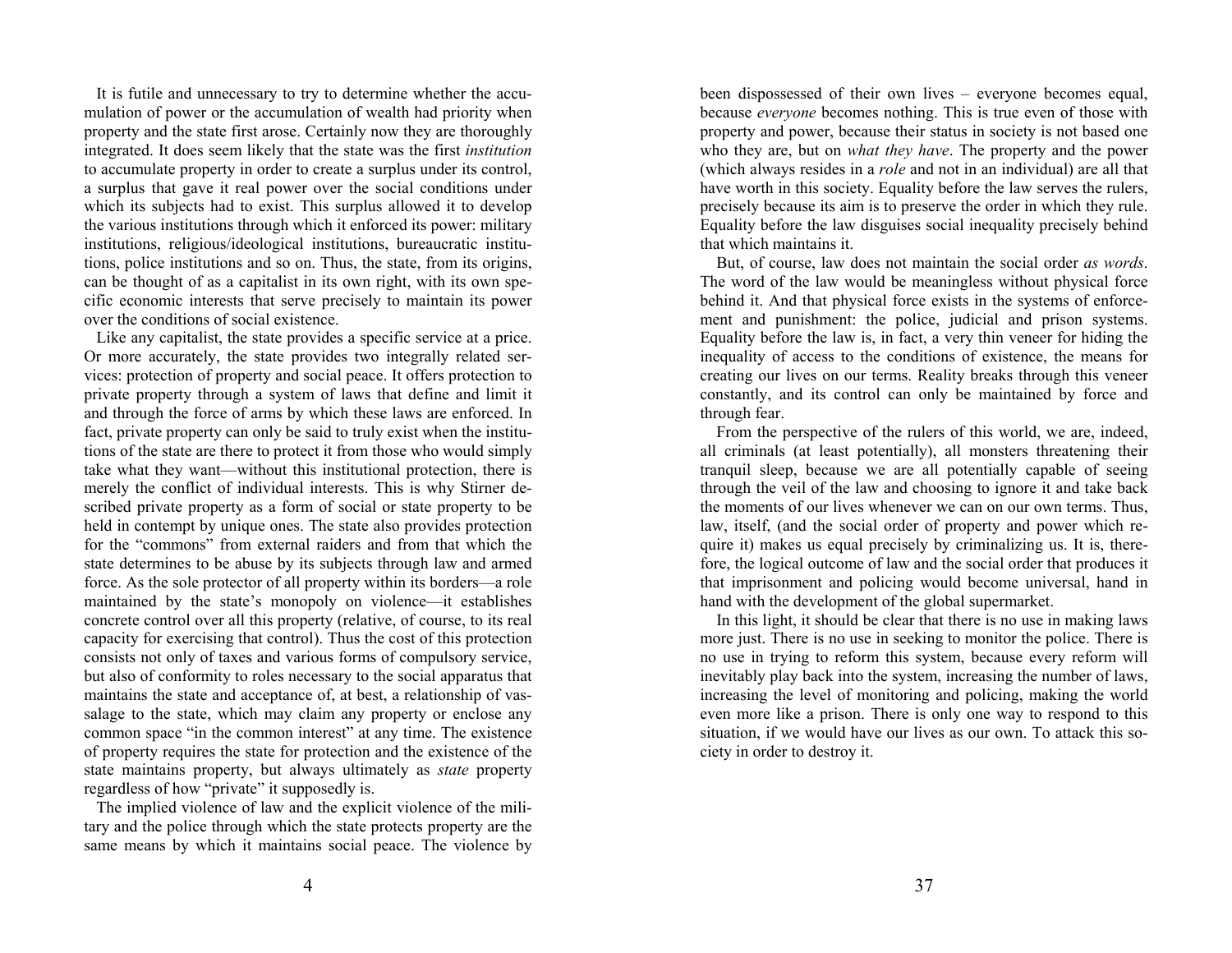of programs that encourage snitching – a factor that is also reminiscent of prisons where the authorities seek out and reward snitches. Of course other prisoners have a rather different attitude toward these scum.

 But all of this is purely descriptive, a picture of the social prison that is being built around us. A real understanding of this situation that we can use to fight against this process requires a deeper analysis. In fact, prison and policing rest on the idea that there are crimes, and this idea rests on the law. Law is portrayed as an objective reality by which the actions of the citizens of a state can be judged. Law, in fact, creates a kind of equality. Anatole France expressed this ironically by pointing out that before the law, beggars and kings alike were forbidden from stealing bread and sleeping under bridges. From this, it is clear that before the law we all become equal, simply because we all become *ciphers*, non-entities without individual feelings, relationships, desires and needs.

 The objective of law is to regulate society. The necessity for the regulation of a society implies that it is not meeting the needs or fulfilling the desires of everyone within it. It rather exists as an imposition on a greater part of those who make it up. Of course, such a situation could only come to exist where *inequality* of the most significant kind exists – the inequality of access to the means for creating one's life on one's own terms. For those with the upper hand, this state of social inequality has the dual name of property and power. For those on the bottom, its name is poverty and subjection. Law is the lie that transforms this inequality into an equality that serves the masters of society.

 In a situation in which everyone had full and equal access to all that they need to fulfill themselves and create their lives on their own terms, a wealth of individual differences would flourish. A vast array of dreams and desires would express themselves creating an apparently infinite spectrum of passions, loves and hatreds, conflicts and affinities. This equality in which neither property nor power would exist would thus express the frightening and beautiful nonhierarchical inequality of individuality.

 Contrarily, where the inequality of access to the means for creating one's life exists  $-$  i.e., where the vast majority of people have

which people are dispossessed of their capacity to create life on their own terms is nothing less than *social war* which manifests daily in the usually gradual (but sometimes as quick as a police bullet) slaughter of those who are exploited, excluded and marginalized by the social order. When people under attack begin to recognize their enemy, they frequently act to counter-attack. The state's task of maintaining *social peace* is thus an act of *social war* on the part of the rulers against the ruled—the suppression and prevention of any such counter-attack. The violence of those who rule against those they rule is inherent in social peace. But a social peace based solely on brute force is always precarious. It is necessary for the state to implant the idea in people's heads that they have a stake in the continued existence of the state and of the social order it maintains. This may take place as in ancient Egypt where religious propaganda maintaining the divinity of the Pharaoh justified the extortion by which he took possession of all the surplus grain making the populace absolutely dependent on his good will in times of famine. Or it may take the form of institutions for democratic participation which create a more subtle form of blackmail in which we are obliged to participate if we want to complain, but in which we are equally obliged to accept "the will of the people" if we do participate. But, behind these forms of blackmail, whether subtle or blatant, the arms, the prisons, the soldiers and the cops are always there, and this is the essence of the state and of social peace. The rest is just veneer.

 Though the state can be looked upon as capitalist (in the sense that it accumulated power by accumulating surplus wealth in a dialectic process), capitalism as we know it with its "private" economic institutions is a relatively recent development traceable to the beginning of the modern era. This development has certainly produced significant changes in the dynamics of power since a significant portion of the ruling class are now not *directly* part of the state apparatus except as citizens, like all those they exploit. But these changes do not mean that the state has been subjugated to the various global economic institutions or that it has become peripheral to the functioning of power.

 If the state is itself a capitalist, with its own economic interests to pursue and maintain, then the reason that it works to maintain capitalism is not that it has been subordinated to other capitalist institutions, but because in order to maintain its power it must maintain its economic strength as a capitalist among capitalists. Specific weaker

dividual, with the right technology they can discover someone's general vicinity. This helped cops make an arrest in St. Louis last November.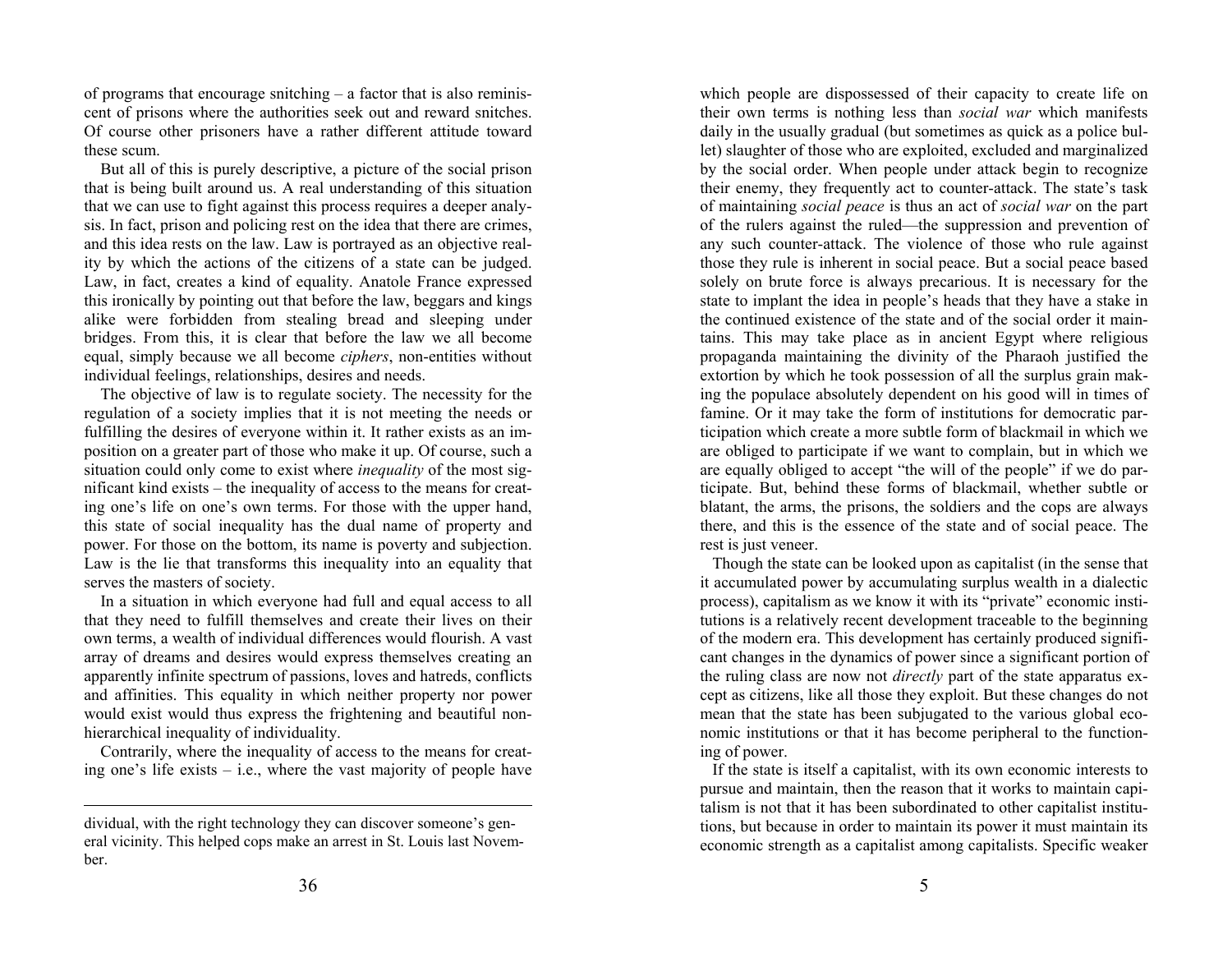states end up being subjugated to global economic interests for the same reason that smaller firms are, because they do not have the strength to maintain their own interests. The great states play at least as significant a role in determining global economic policies as the great corporations. It is, in fact, the arms of the state that will enforce these policies.

 The power of the state resides in its legal and institutional monopoly on violence. This gives the state a very concrete material power upon which the global economic institutions are dependent. Institutions such as the World Bank and the IMF do not only include delegates from all the major state powers in all decision-making processes; they also depend upon the military force of the most powerful states to impose their policies, the threat of physical violence that must always stand behind economic extortion if it is to function. With the real power of violence in their hands, the great states are hardly going to function as mere servants to the global economic institutions. Rather in proper capitalist form, their relationship is one of mutual extortion accepted for the benefit of the entire ruling class.

 In addition to its monopoly on violence, the state also controls many of the networks and institutions necessary to commerce and production. Highway systems, railway systems, ports, airports, satellite and fiber optic systems necessary to communications and information networks are generally state-run and always subject to state control. Scientific and technological research necessary to new developments in production is largely dependent on the facilities of state-run universities and the military.

 Thus corporate power depends upon state power to maintain itself. It is not a matter of the subjugation of one sort of power to another, but the development of an integral system of power that manifests itself as the two-headed hydra of capital and the state, a system that functions as a whole to maintain domination and exploitation, the conditions imposed by the ruling class for the maintenance of our existence. Within this context, institutions such as the IMF and the World Bank are best understood as means by which the various state and corporate powers coordinate their activities in order to maintain unity of domination over the exploited classes in the midst of the competition of economic and political interests. Thus the state does not serve these institutions, but rather these institutions serve the interests of the most powerful states and capitalists.

## **WHY DO WE ALL LIVE IN PRISON?** *Prison, Law and Social Control*

 There is a place in this society where one is perpetually under surveillance, where every movement is monitored and controlled, where everyone is under suspicion except the police and their bosses, where all are assumed to be criminals. I am speaking, of course, of prison…

 But at an ever-quickening pace, this description is coming to fit more and more public spaces. Shopping malls and the business districts of major cities are under video surveillance. Armed guards patrol schools, libraries, hospitals and museums. One is subject to search at airports and bus stations. Police helicopters fly over cities and even *forests* in search of crime. The methodology of imprisonment, which is one with the methodology of the police, is gradually being imposed over the entire social landscape.

 This process is being imposed through fear, and the authorities justify it to us in terms of our need for protection – from criminals, from terrorists, from drugs and violence. But who are these criminals and terrorists, who are these monsters that threaten us every moment of our fear-filled lives? A moment's careful consideration is enough to answer this question. In the eyes of the rulers of this world, *we* are the criminals and terrorists, *we* are the monsters – at least potentially. After all, *we* are the ones they are policing and monitoring. *We* are the ones who are watched on the video-cameras and searched at the bus stations. One can only wonder if it is the fact that this is so *glaringly* obvious that makes people blind to it.

 The rule of fear is such that the social order even solicits our aid in our own policing. Parents register their toddlers' fingerprints with police agencies connected with the FBI. A Florida-based company called Applied Digital Solutions (ADS) has created the "Veri-Chip" (aka the "Digital Angel") that can hold personal, medical and other information and is intended to be implanted under the skin. Their idea is to promote its voluntary use by people, of course, *for their own protection*. It may soon be connected to the network of the Global Positioning System (GPS) Satellite so that anyone with the implant could be monitored constantly.<sup>∗</sup> In addition there are dozens

<sup>∗</sup> There is a technology device currently in widespread use that can also help police in tracking someone down. I am speaking of the cellular phone. Although it apparently cannot lead the police directly to on in-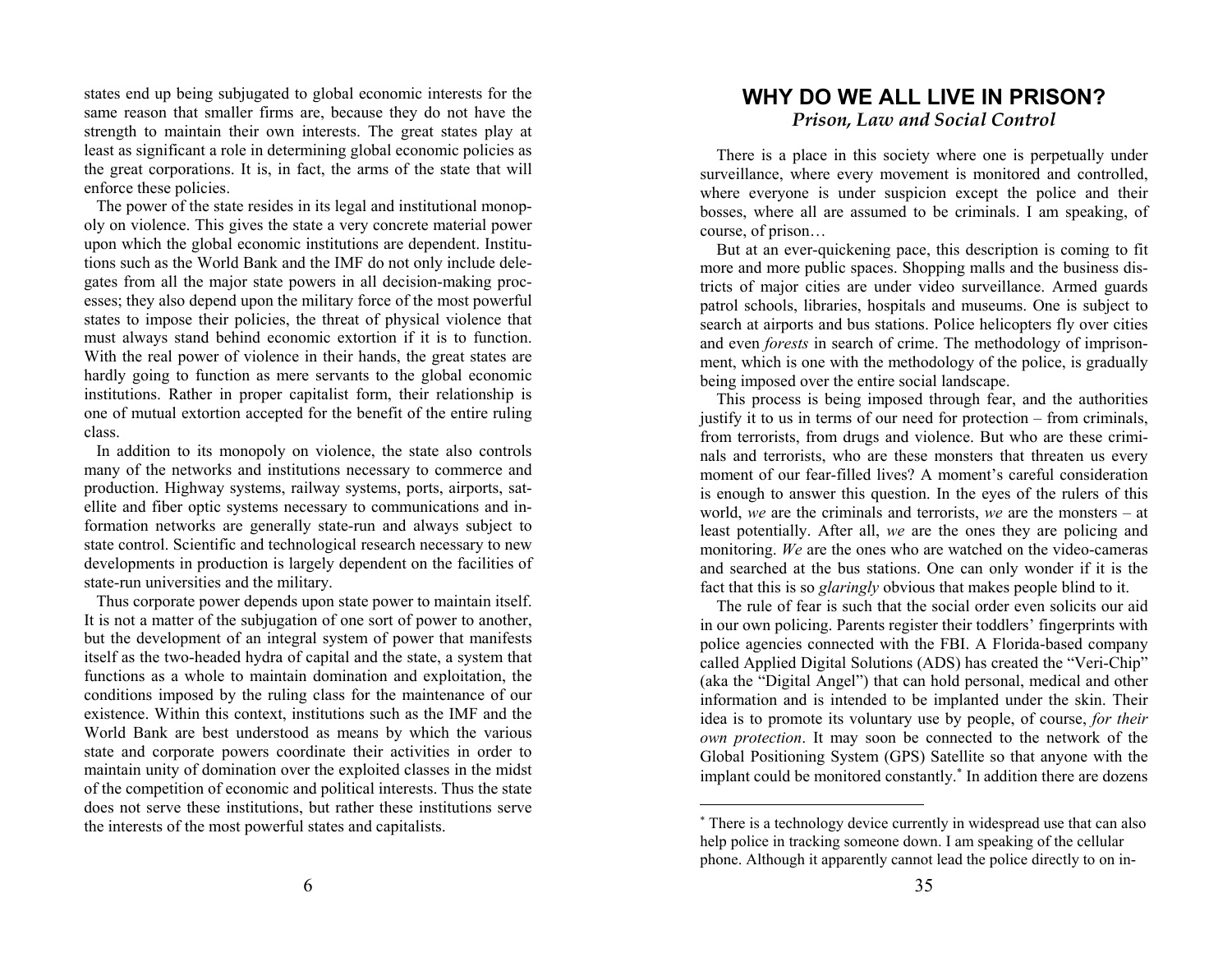played by the commodity – there is no real basis left for family cohesion. Thus, we see the current horror of the breakdown of the family without its destruction. And few people are able to conceive of a full life involving intimacy and love without it.

 If we are to truly take back our lives in their totality, if we are to truly liberate our desires from the chains of fear and of the commodity, we must strive to understand all that has chained as, and we must take action to attack and destroy it all. Thus, in attacking the institutions that enslave us, we cannot forget to attack that most intimate source of our slavery, the family.

 It is, thus, not possible for those of us who seek the destruction of the social order to play the nation-state against the capitalists and gain anything by it. Their greatest interest is the same, to maintain the current order of things. For our part it is necessary to attack the state and capitalism with all of our might, recognizing them as the two-headed hydra of domination and exploitation that we must destroy if we are ever to take back our capacity to create the conditions of our existence.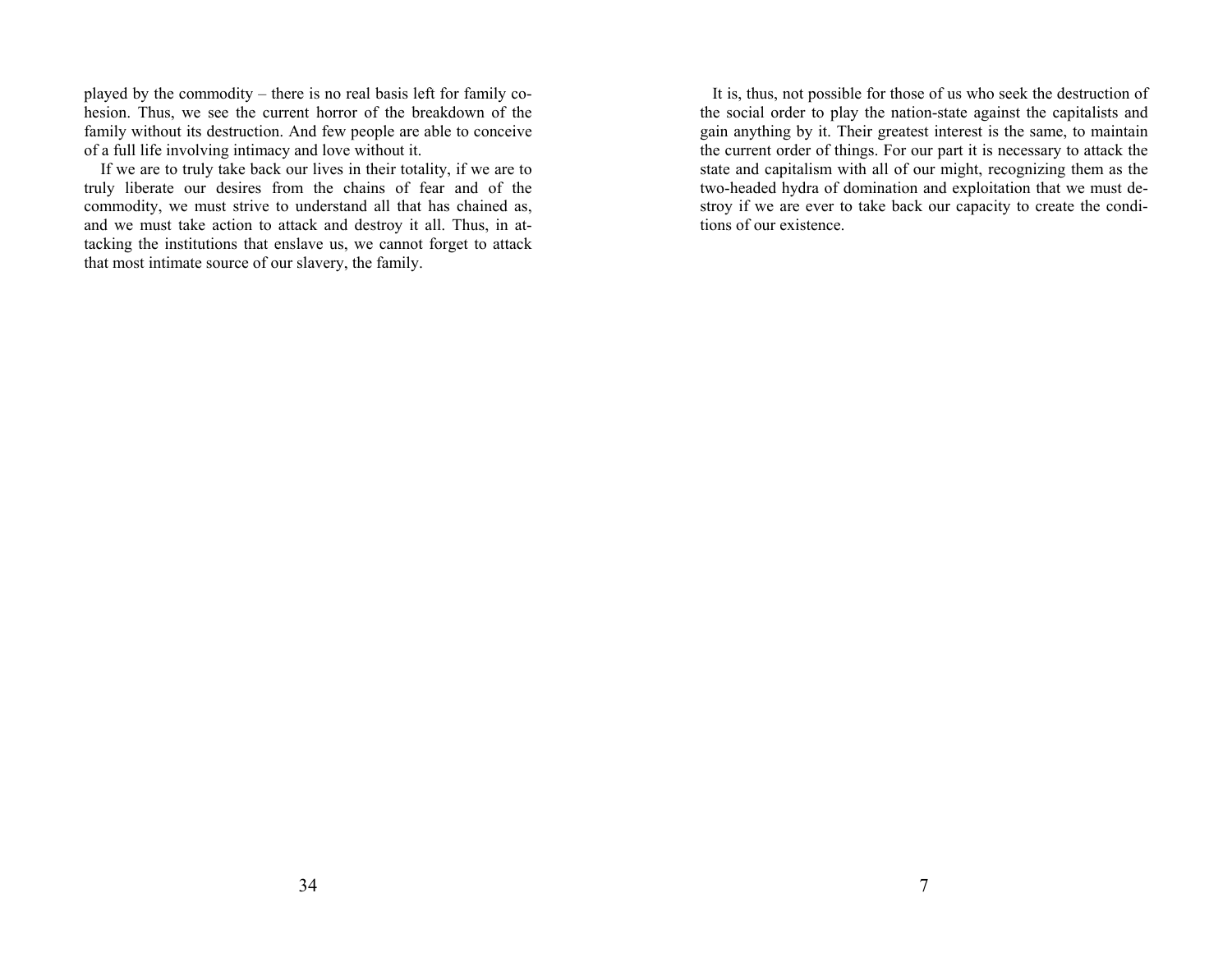# **THE COST OF SURVIVAL**

 Everything has a price, the measurement of its value as a quantity determined in terms of a general equivalent. Nothing has value *in itself*. All value is determined in relationship to the market—and this includes the value of our lives, of our selves. Our lives have been divided into units of measured time that we are compelled to sell in order to buy back our survival in the form of bits of the stolen lives of others that production has transformed into commodities for sale. This is economic reality.

 This horrendous alienation has its basis in the intertwining of three of the most fundamental institutions of this society: property, commodity exchange and work. The integral relationship between these three creates the system through which the ruling class extracts the wealth that is necessary for maintaining their power. I am speaking here of the economy.

 The social order of domination and exploitation has its origins in a fundamental social alienation, the origins of which are a matter for intriguing speculation, but the nature of which is quite clear. The vast multitudes of people have been robbed of their capacity to determine the conditions of their own existence, to create the lives and relationships they desire, so that the few at the top can accumulate power and wealth and turn the totality of social existence to their own benefit. In order for this to occur, people have to be robbed of the means by which they were able to fulfill their needs and their desires, their dreams and aspirations. This could only occur with the enclosing of certain areas and the hoarding of certain things so that they are no longer accessible to everyone. But such enclosures and hoards would be meaningless unless some one had the means to prevent them from being raided—a force to keep others from taking what they want without asking permission. Thus with such accumulation it becomes necessary to create an apparatus to protect it. Once established this system leaves the majority in a position of dependence on the few who have carried out this appropriation of wealth and power. To access any of the accumulated wealth the multitudes are forced to exchange a major portion of the goods they produce. Thus, part of the activity they originally carried out for themselves must now be carried out for their rulers, simply in order to guaran-

sires, children quickly learn to expect lack and to kiss ass in the hope of gaining a little of what they want. Thus, the economic ideology of work and commodity consumption is engrained into us by the relationships forced upon us in childhood. When we reach adolescence and our sexual urges become more focused, the lack we have been taught to expect causes us to be easily led into economized conceptions of love and sex. When we get into a relationship, we will tend to see it as one of ownership, often reinforced with some symbolic token. Those who don't economize their sexual urges adequately are stigmatized, particularly if they are girls. We cling to relationships with a desperation that reflects the very real scarcity of love and pleasure in this world. And those who have been taught so well that they are incapable of truly realizing their own desires finally accept that if they cannot own, or even truly *recognize*, their own desires, at least they can define the limits of another's desires, who in turn defines the limits of theirs. It is safe. It is secure. And it is miserable. It is *the couple*, the precursor of the family.

 The desperate fear of the scarcity of love, thus, reproduces the conditions that maintain this scarcity. The attempt to explore and experiment with ways of loving that escape the institutionalization of love and desire in the couple, in the family, in marriage perpetually runs up against economized love. This should come as no surprise since certainly this is the appropriate form for love to take in a society dominated by the economy.

 Yet the economic usefulness of the family also exposes its poverty. In pre-industrial societies (and to some extent in industrial societies previous to the rise of consumerism), the economic reality of the family resided largely in the usefulness of each family member in carrying out essential tasks for the survival of the family. Thus, the unity of the family served a purpose relating to basic needs and tended to be extended beyond the nuclear family unit. But in the West, with the rise of consumerism after World War II, the economic role of the family changed. Its purpose was now to reproduce consumers representing various target markets. Thus, the family became the factory for producing housewives, teenagers, school kids, all beings whose capacities to realize their desire has been destroyed so that it can be channeled into commodity consumption. The family remains necessary as the means for reproducing these roles within individual human beings, but since the family itself is no longer the defining limit of impoverished desire – that role now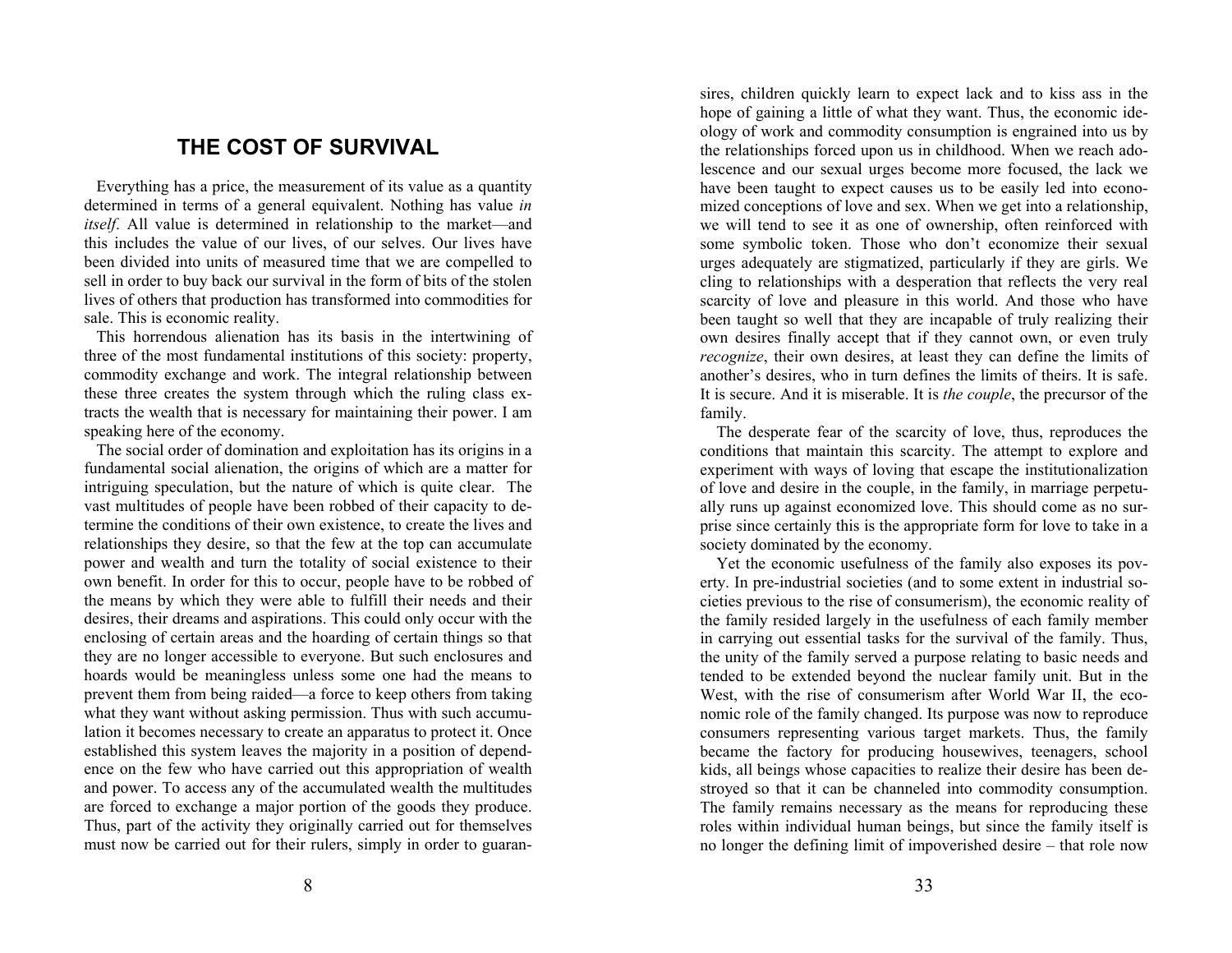lives – like the manager at the workplace, who is the daily face of the boss, while the owner remains mostly invisible.

 So the real social purpose of the family is the reproduction of human beings. This does not merely mean giving birth to children, but also transforming this human raw material into a being useful to society – a loyal subject, a good citizen, an industrious worker, an avid consumer. So from the moment of birth, it is necessary that mother and father begin to train the child. It is on this level that we can understand the immediate exclamation: "It's a boy!" "It's a girl!" Gender is the one social role that can be assessed from biology at birth, and so it is the first to be imposed through a variety of symbols – colors of nursery walls and blankets, clothing styles, toys offered for play, the kinds of games encouraged, and so on.

 But this happens in conjunction with an emphasis on childishness as well. Rather than encouraging independence, self-reliance and the capacity to make their own decisions and act on them, children are encouraged to act naïve, inept, lacking the capacity to reason and act sensibly. This is all considered "cute" and "cuteness" is supposed to be the primary trait of children. Although most children, in fact, use "cuteness" quite cleverly as a way to get around the demands of adults, the social reinforcement of this trait, nonetheless, supports and extends helplessness and dependence long enough for social conditioning to take hold, for servility to become a habit. At this point, "cuteness" begins to be discouraged and mocked as childishness.

 Since the normal relationship between a parent and their child is one of *ownership* and thus of domination and submission on the most intimate level, the wiles through which children survive this end up becoming the habitual methods they use to interact with the world, a network of defense mechanisms that Wilhelm Reich has referred to as character armoring. This may, indeed, be the most horrifying aspect of the family – it's conditioning *and our attempts to defend ourselves against it* can scar us for life.

 In fact, the fears, phobias and defenses instilled in us by the authority of the family tend to enforce the reproduction of the family structure. The ways in which parents reinforce and extend the incapacity of children guarantee that their desires remain beyond their own reach and under the parents' – that is, authority's – control. This is true even of parents who "spoil" their children, since such spoiling generally takes the form of channeling the child's desires toward commodity consumption. Unable to realize their own de-

tee their survival. As the power of the few increases, they come to control more and more of the resources and the products of labor until finally the activity of the exploited is nothing but labor to create commodities in exchange for a wage which they then spend to buy back that commodity. Of course, the full development of this process is slow in part because it is met with resistance at every turn. There are still parts of the earth and parts of life that have not been enclosed by the state and the economy, but most of our existence has been stamped with a price tag, and its cost has been increasing geometrically for ten thousand years.

 So the state and the economy arose together as aspects of the alienation described above. They constitute a two-headed monster imposing an impoverished existence upon us, in which our lives are transformed into a struggle for survival. This is as true in the affluent countries as in those which have been impoverished by capitalist expropriation. What defines life as mere survival is neither the dearth of goods available at a price nor the lack of the means to buy those goods. Rather when one is forced to sell ones life away, to give one's energy to a project that is not of one's choosing, but that serves to benefit another who tells one what to do, for a meager compensation that allows one to buy a few necessities and pleasures—this is merely surviving, no matter how many *things* one may be able to buy. Life is not an accumulation of things, it is a qualitative relationship to the world.

 This coerced selling of one's life, this wage-*slavery*, reduces life to a commodity, an existence divided into measured pieces which are sold for so much a piece. Of course to the worker, who has been blackmailed into selling her life in this way the wage will never seem to be enough. How could it be when what has really been lost is not so much the allotted units of time as the quality of life itself? In a world where lives are bought and sold in exchange for survival, where the beings and things that make up the natural world are simply goods for sale to be exploited in the production of other goods for sale, the value of things and the value of life becomes a number, a measurement, and that measurement is always in dollars or pesos or euros or yen—that is to say in money. But no amount of money and no amount of the goods money buys can compensate for the emptiness of such an existence for the fact that this sort of valuation can only exist by draining the quality, the energy, the wonder from life.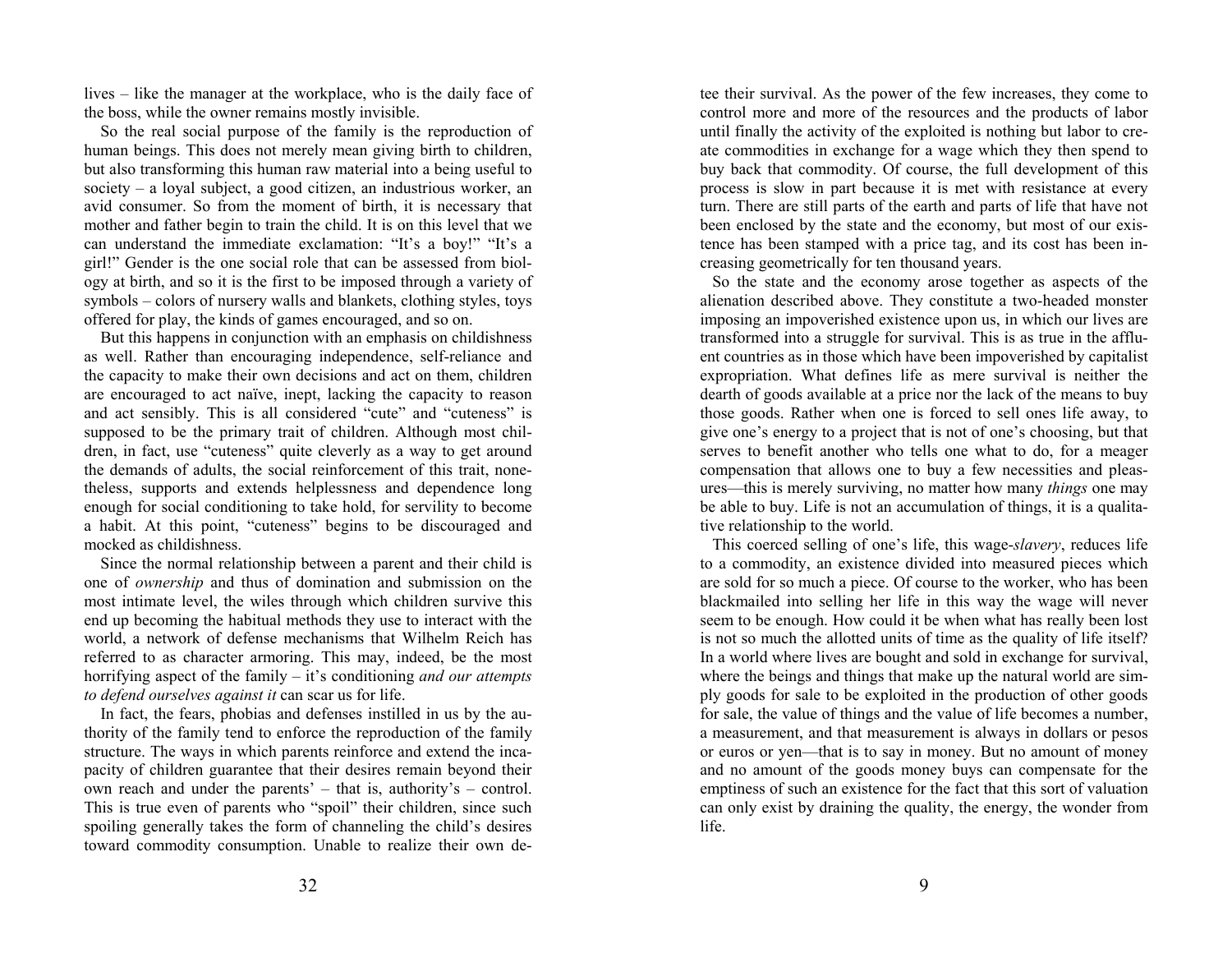The struggle against the rule of the economy—which must go hand in hand with the struggle against the state—must begin with a refusal of this quantification of existence that can only occur when are lives are stolen away from us. It is the struggle to destroy the institutions of property, commodity exchange and work—not in order to make people dependent on new institutions in which the rule of survival takes a more charitable face, but so that we may all reappropriate our lives as our own and pursue our needs, desires, dreams and aspirations in all their immeasurable singularity.

## **A FAMILY AFFAIR**

 In the struggle to take back our lives, it is necessary to call every institution into question, even those that reach into the most intimate aspects of our lives. In fact, it is particularly important to challenge these institutions, because their closeness to us, their intimacy, can make them appear not to be institutions at all, but rather the most natural of relationships. And then they can work their insidious ploys and make domination itself appear natural.

 Family relationships are taken for granted, even by most anarchists. It is precisely the intimacy of these relationships that makes them appear so natural. And yet the family as we know it – the nuclear family, that ideal unit for commodity consumption – is just a little more than a half a century old, and is already in a state of disintegration. And earlier forms of family relationships seem to reflect the requirements of economic necessity or social cohesion rather than any natural inclination.

 The institution of the family goes hand in hand with the institution of marriage. If in non-state societies marriage has tended to be a very loose bond which was aimed primarily at maintaining certain sorts of kinship relationships, with the rise of the state and of property, it became a much tighter relationship, in fact a relationship of ownership. More specifically, marriage became that institution in which the father, recognized as the owner of his family, gave his daughter to another man who then, as her husband, became her new owner. Thus, the family is the seat of the domination of women that spreads from there to all of society.

 Within the family, though, there is a further hierarchy. The central purpose of the family is the reproduction of society, and this requires the reproduction of human beings. Thus, the wife is expected to bear children, and the children, though still ultimately owned by the man, are under the direct authority of their mother. This is why many of us who grow up in families in which the socalled "traditional" gender roles were accepted, in fact, experienced our *mothers* as the first authority to dominate us. Dad was a distant figure, working his 60 to 70 hours a week (despite the supposed labor victory of the 40-hour work week) to provide his family with all the things that this society claims are necessary for the good life. Mom scolded us, spanked us, set our limits, strove to define our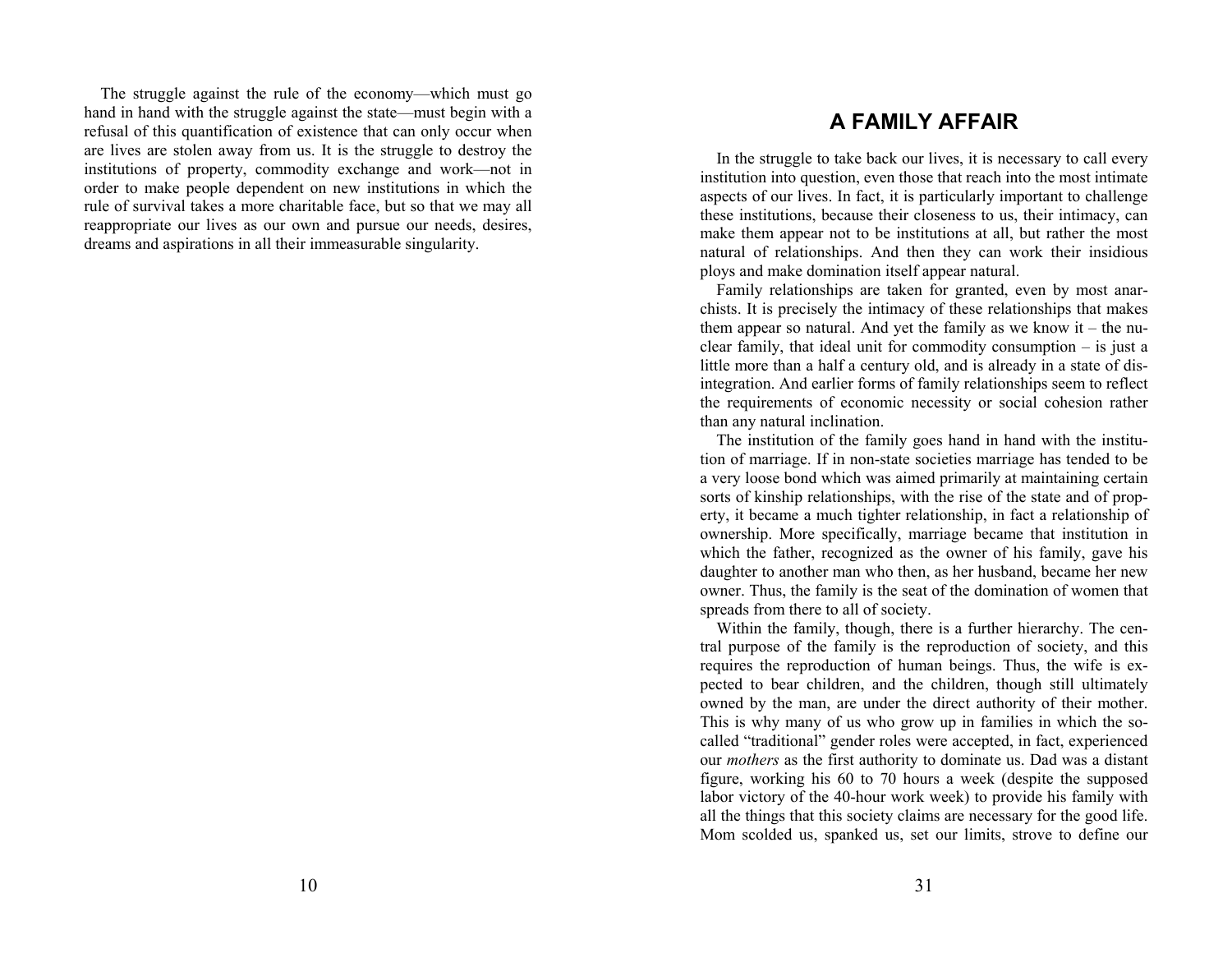another, one morality against another, thus leaving in place social alienation. This is what made it possible to recuperate this revolt for democracy and humanitarian capitalism or socialism, in which "the people", "society" or "the human race" play the role of god.

 Religion, property, the state and all the other institutions of dominations are based on the fundamental separations that cause social alienation. As such, they constitute the sacred. If we are to again be able to grasp the marvelous as our own, to experience wonder and joy directly on our own terms, to make love with oceans or dance with stars with no gods or priests intervening to tell us what it must mean, or, to put it more simply, if we are to grasp our lives as our own, creating them as we will, then we must attack the sacred in all its forms. We must desecrate the sacredness of property and authority, of ideologies and institutions, of all the gods, temples and fetishes whatever their basis. Only in this way can we experience all of the inner and outer worlds as our own, on the basis of the only equality that can interest us, the equal recognition of what is wonderful in the singularity of each one of us. Only in this way can we experience and create the marvelous in all of its beauty and wonder.

#### **FROM PROLETARIAN TO INDIVIDUAL: Toward an Anarchist Understanding of Class**

 The social relationships of class and exploitation are not simple. Workerist conceptions, which are based on the idea of an objectively revolutionary class that is defined in terms of its relationship to the means of production, ignore the mass of those world-wide whose lives are stolen from them by the current social order but who can find no place within its productive apparatus. Thus these conceptions end up presenting a narrow and simplistic understanding of exploitation and revolutionary transformation. In order to carry out a revolutionary struggle against exploitation, we need to develop an understanding of class as it actually exists in the world without seeking any guarantees.

 At its most basic, class society is one in which there are those who rule and those who are ruled, those who exploit and those who are exploited. Such a social order can only arise when people lose their capacity to determine the conditions of their own existence. Thus, the essential quality shared by the exploited is their dispossession, their loss of the capacity to make and carry out the basic decisions about how they live.

 The ruling class is defined in terms of its own project of accumulating power and wealth. While there are certainly significant conflicts within the ruling class in terms of specific interests and real competition for control of resources and territory, this overarching project aimed at the control of social wealth and power, and thus of the lives and relationships of every living being, provides this class with a unified positive project.

 The exploited class has no such positive project to define it. Rather it is defined in terms of what is done to it, what is taken away from it. Being uprooted from the ways of life that they had known and created with their peers, the only community that is left to the people who make up this heterogeneous class is that provided by capital and the state—the community of work and commodity exchange decorated with whatever nationalist, religious, ethnic, ra-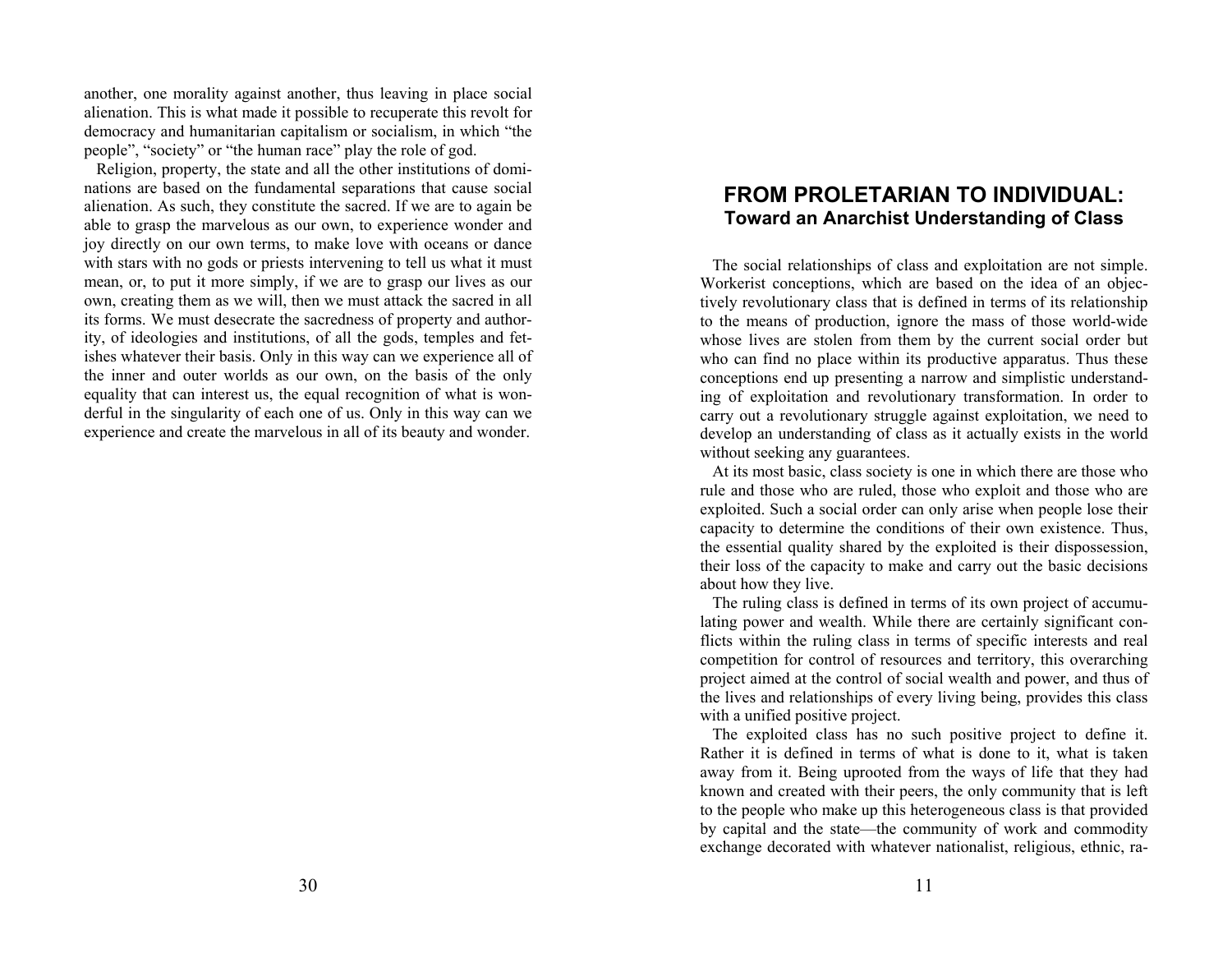cial or subcultural ideological constructions through which the ruling order creates identities into which to channel individuality and revolt. The concept of a positive proletarian identity, of a single, unified, positive proletarian project, has no basis in reality since what defines one as proletarian is precisely that her life has been stolen from her, that he has been transformed into a pawn in the projects of the rulers.

 The workerist conception of the proletarian project has its origins in the revolutionary theories of Europe and the United States (particularly certain marxist and syndicalist theories). By the late 19<sup>th</sup> century, both western Europe and the eastern United States were well on their way to being thoroughly industrialized, and the dominant ideology of progress equated technological development with social liberation. This ideology manifested in revolutionary theory as the idea that the industrial working class was objectively revolutionary because it was in the position to take over the means of production developed under capitalism (which, as products of progress, were assumed to be inherently liberating) and turn them to the service of the human community. By ignoring most of the world (along with a significant portion of the exploited in the industrialized areas), revolutionary theorists were thus able to invent a positive project for the proletariat, an objective historical mission. That it was founded on the bourgeois ideology of progress was ignored. In my opinion, the luddites had a much clearer perspective, recognizing that industrialism was another one of the masters' tools for dispossessing them. With good reason, they attacked the machines of mass production.

 The process of dispossession has long since been accomplished in the West (though of course it is a process that is going on at all times even here), but in much of the South of the world it is still in its early stages. Since the process started in the West though, there have been some significant changes in the functioning of the productive apparatus. Skilled factory positions have largely disappeared, and what is needed in a worker is flexibility, the capacity to adapt—in other words, the capacity to be an interchangeable cog in the machine of capital. In addition, factories tend to require far fewer workers to carry on the productive process, both because of developments in technology and management techniques that have allowed a more decentralized productive process and because increasingly the type of work necessary in factories is largely just monitoring and maintaining machines.

maintain the separation. So there it is completely accurate in the literal sense to speak of property as sacred and of commodities as fetishes. Capitalism is profoundly religious.

 The history of Western religion has not been one of simple acceptance of the sacred and of god (I don't have enough knowledge to speak of non-Western religions in this regard). Through out the Middle Ages and beyond there were heretical movements that went so far as to question the very existence of god and of the sacred. Expressed in the language of their time, these movements – the Free Spirits, the Adamites, the Ranters and many others – denied the separation that defined sacredness, claimed divinity as their own and thus reappropriated their will and capacity to act on their own terms, to create their own lives. This, of course placed them at odds with the society around them, the society of the state, economy and religion.

 As capitalism began to arise in the Western world and to spread itself through colonial imperialism, a movement of revolt against this process also arose. Far from being a movement for a return to an imagined idyllic past, it carried within itself the seeds of anarchy and true communism. This revolutionary seed was most likely sparked by the interactions of people from several different cultural backgrounds who were being dispossessed in different ways – the poor of Europe whose lands were "enclosed" (shall we say consecrated, which seems strangely synonymous with stolen?), forcing them onto the roads and the seas, African stolen from their homelands, separated from their families and cultures and forced into slavery and indigenous people already in the lands being colonized, finding themselves dispossessed and often slaughtered. Uprisings along the Atlantic seaboard (in Europe, Africa and America) were not infrequent in the 1600's and early 1700's, and usually involved egalitarian cooperation between the all of these groups of the dispossessed and exploited.

 But to my mind, one of the main weaknesses of this movement of revolt is that it never seemed to completely free itself from the religious perception of the world. While the capitalist class expropriated more and more aspects of the world and of life from the hands of individuals, setting them aside for its in uses and making them accessible only through the appropriate mediation of the rituals of wage labor and commodity exchange, the rebels, for the most part, could not make the final step of rebelling absolutely against the sacred. So they merely opposed one conception of the sacred against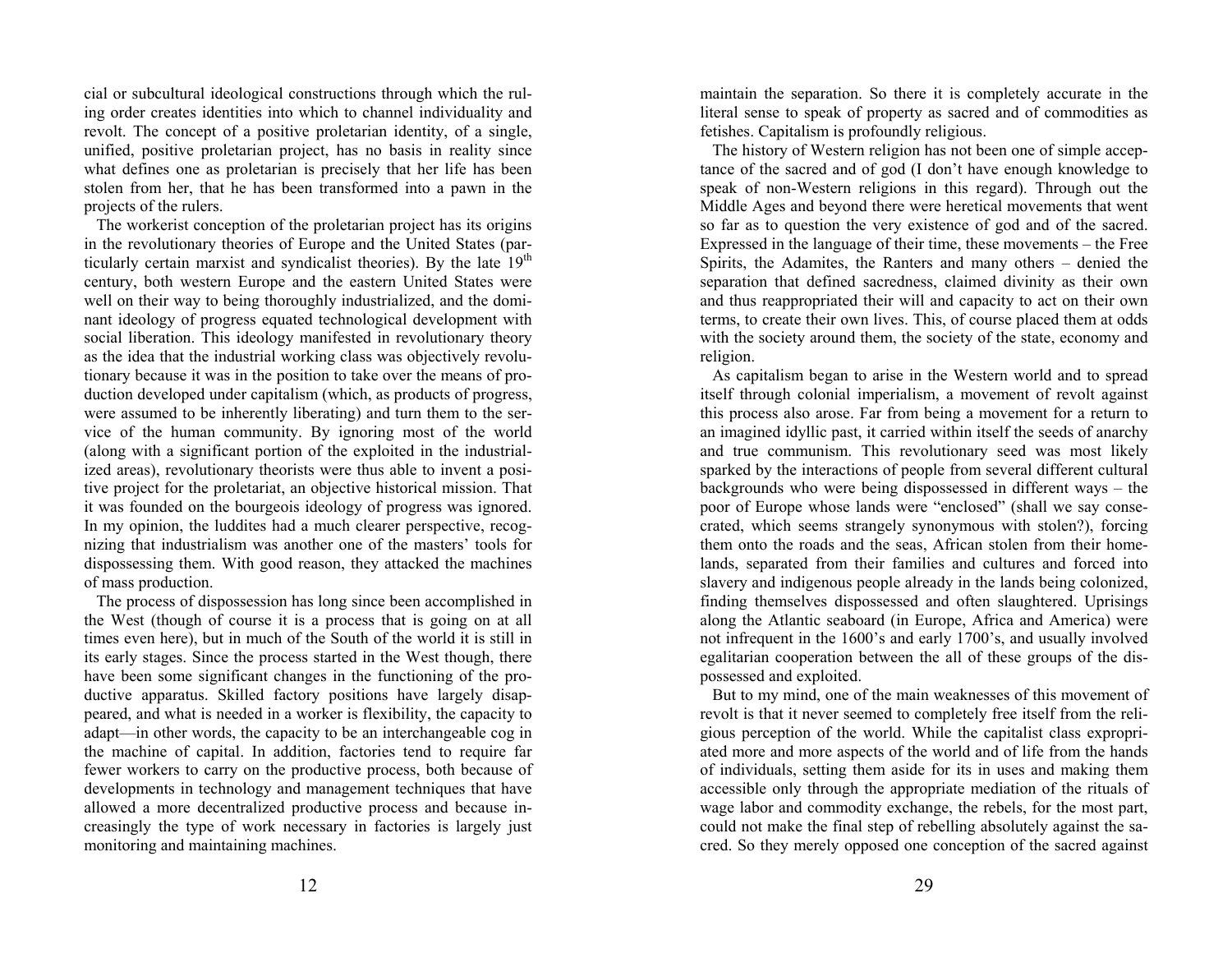reality. These specialists are themselves consecrated, separated from the tasks of normal life and fed by the sacrifices and offerings of those for whom they interpret reality. Of course, the concept that there can be those with a special connection to the meaning of reality implies that there is only one meaning that is universal and that thus requires special attention and capacities to be understood. So, first as shamans and later as priests, these sacred persons expropriate the individual's capacity to create their own meaning. One's poetic encounters with the world become insignificant, and the places, things and beings that are special to an individual are reduced to mere whims with no social significance. They are replaced by the sacred places, things and institutions determined by the priest, which are then kept away from profane laymen and women, presented only through the proper mediation of ritual to guarantee that the minds of the flock remain clouded so that don't see the actual banality of the sacred.

 It is precisely the nature of the sacred as *separation* that gives birth to the gods. On close examination, what is a god if not the symbol of the misplaced human capacity to will, to act for oneself, to create life and meaning on one's own terms? And religion, in creating gods, in fact serves the ruling class in a most essential way. It blinds the exploited to the real reason why they are separated from their capacity to determine their own existence. It is not a question of expropriation and social alienation, but of a separation that is inherent in the nature of things. All power resides in the gods, and we can only accept their will, striving to please them as best we can. Anything else is hubris. Thus, the actual expropriation of people's capacities to create their own lives disappears behind a divinely determined fate that cannot be fought. And since the state represents the will of god on earth, it too cannot be fought, but must merely be endured. The only link that can be made with this sacred power is that offered by the mediation of religious ritual, a "link" that, in fact, guarantees the continuation of the separation on any practical level. The end of this separation would be the end of the sacred and of religion.

 Once we recognize that it is consecration – that is to say, separation – that defines the sacred, it becomes clear why authority, property and all of the institutions of domination are *sacred*. They are all the social form of separation, the consecration of capacities and wealth that were once accessible to all of us to a specialized use so that now we cannot access except through the proper rituals which

 On a practical level this means that we are all, as individuals, expendable to the production process, because we are all replaceable—that lovely capitalist egalitarianism in which we are all equal to zero. In the first world, this has had the effect of pushing increasing numbers of the exploited into increasingly precarious positions: day labor, temporary work, service sector jobs, chronic unemployment, the black market and other forms of illegality, homelessness and prison. The steady job with its guarantee of a somewhat stable life—even if one's life is not one's own—is giving way to a lack of guarantees where the illusions provided by a moderately comfortable consumerism can no longer hide that life under capitalism is always lived on the edge of catastrophe.

 In the third world, people who have been able to create their own existence, if sometimes a difficult one, are finding their land and their other means for doing so being pulled out from under them as the machines of capital quite literal invade their homes and eat away any possibility to continue living directly off their own activity. Torn from their lives and lands, they are forced to move to the cities where there is little employment for them. Shantytowns develop around the cities, often with populations higher than the city proper. Without any possibility of steady employment, the inhabitants of these shantytowns are compelled to form a black market economy to survive, but this also still serves the interests of capital. Others, in desperation, choose immigration, risking imprisonment in refugee camps and centers for undocumented foreigners in the hope of improving their condition.

 So, along with dispossession, precariousness and expendability are increasingly the shared traits of those who make up the exploited class worldwide. If, on the one hand, this means that this commodity civilization is creating in its midst a class of barbarians who truly have nothing to lose in bringing it down (and not in the ways imagined by the old workerist ideologues), on the other hand, these traits do not in themselves provide any basis for a positive project of the transformation of life. The rage provoked by the miserable conditions of life that this society imposes can easily be channeled into projects that serve the ruling order or at least the specific interest of one or another of the rulers. The examples of situations in the past few decades in which the rage of the exploited has been harnessed to fuel nationalist, racialist or religious projects that serve only to reinforce domination are too many to count. The possibility of the end of the current social order is as great as it ever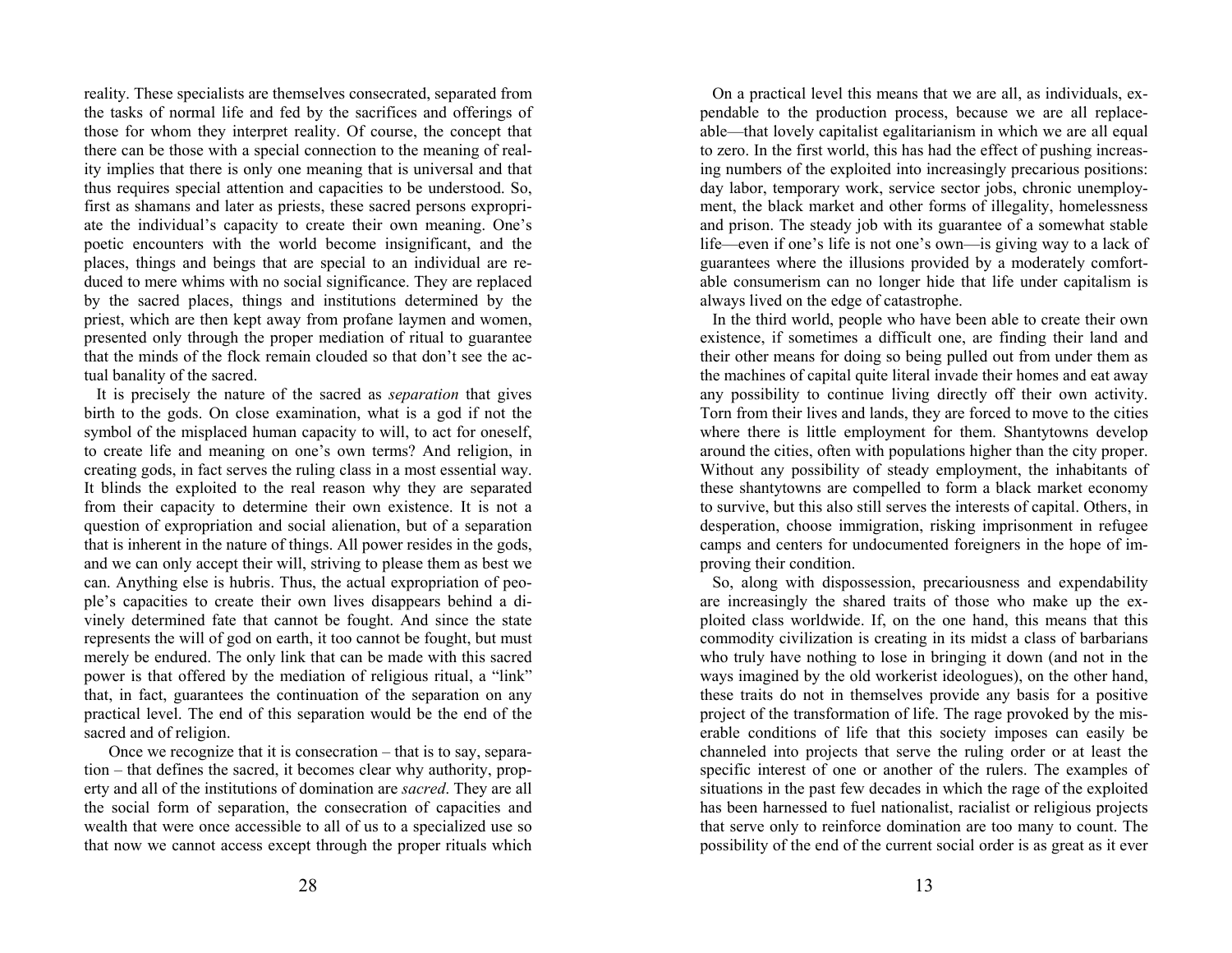was, but the faith in its inevitability can no longer pretend to have an objective basis.

 But in order to truly understand the revolutionary project and begin the project of figuring out how to carry it out (and to developing an analysis of how the ruling class manages to deflect the rage of those it exploits into its own projects), it is necessary to realize that exploitation does not merely occur in terms of the production of wealth, but also in terms of the reproduction of social relationships. Regardless of the position of any particular proletarian in the productive apparatus, it is in the interests of the ruling class that everyone would have a role, a social identity, that serves in the reproduction of social relationships. Race, gender, ethnicity, religion, sexual preference, subculture—all of these things may, indeed, reflect very real and significant differences, but all are social constructions for channeling these differences into roles useful for the maintenance of the current social order. In the most advanced areas of the current society where the market defines most relationships, identities largely come to be defined in terms of the commodities that symbolize them, and interchangeability becomes the order of the day in social reproduction, just as it is in economic production. And it is precisely because identity is a social construction and increasingly a saleable commodity that it must be dealt with seriously by revolutionaries, analyzed carefully in its complexity with the precise aim of moving beyond these categories to the point that our differences (including those that this society would define in terms of race, gender, ethnicity, etc.) are the reflection of each of us as singular individuals.

 Because there is no common positive project to be found in our condition as proletarians—as the exploited and dispossessed—our project must be the struggle to destroy our proletarian condition, to put an end to our dispossession. The essence of what we have lost is not control over the means of production or of material wealth; it is our lives themselves, our capacity to create our existence in terms of our own needs and desires. Thus, our struggle finds its terrain everywhere, at all times. Our aim is to destroy everything that keeps our lives from us: capital, the state, the industrial and post-industrial technological apparatus, work, sacrifice, ideology, every organization that tries to usurp our struggle, in short, all systems of control.

 In the very process of carrying out this struggle in the only way that we can carry it out—outside of and against all formality and institutionalization—we begin to develop new ways of relating

ing from the pope, originally the state and religion were two faces of a single entity. When the rulers were not gods or high priests themselves, they were still ordained by a god through the high priest, specially consecrated to represent god on earth as ruling in his or her name. Thus, the laws of the rulers were the laws of god; their words were god's words. It is true that eventually religions developed that distinguished the laws of god from those of the state. Generally these religions developed among people undergoing persecution and, thus, feeling the need to appeal to a higher power than that of the state. Thus, these religions supported the concept of rulership, of a law that ruled over individuals as well as over earthly states. So if the ancient Hebrews could distinguish "godly" from "ungodly" rulers, and if the early Christians could say, "We should obey god rather than men", such statements were not calls for rebellion, but for obedience to a higher authority. The Christian bible makes this explicit when it says, "Render to Caesar the things that are Caesar's" and "Submit yourselves to the powers that be, for they are ordained of god." If selective readings of parts of the Judeo-Christian scriptures could inspire revolt, it is unlikely to be the revolt of individuals against all that steals their lives away. Rather it would be a revolt against a particular state with the aim of replacing it with a state based on the "laws of god."

 But religion is far more than just the Judeo-Christian tradition. It is therefore necessary to examine the concept of the sacred itself, the idea that seems to be at the heart of religion. Frequently, these days I hear people lamenting the loss of the sacred. I can't help but laugh. In this world where borders, boundaries, fences, razor-wire, laws and restrictions of all kinds abound, what is there that is *not*  sacred; what is there that we can touch, interact with and enjoy freely? But, of course, I misunderstand. People are actually lamenting the loss of wonder, of joy, of that expansive feeling of consuming and being consumed by a vibrant living universe. But if this is what they are lamenting, then why speak of the loss of the sacred, when the concept of the sacred is itself the thing that separated wonder and joy from the world and placed in a separate realm?

The sacred has never actually meant that which is wonderful, awe-inspiring or joyful. It has meant that which is *consecrated*. Consecration is precisely the process of separating something from normal life, from free and equal availability to everyone to use as they see fit, in order to set it aside for a specialized task. This process begins with the rise of specialists in interpreting the meaning of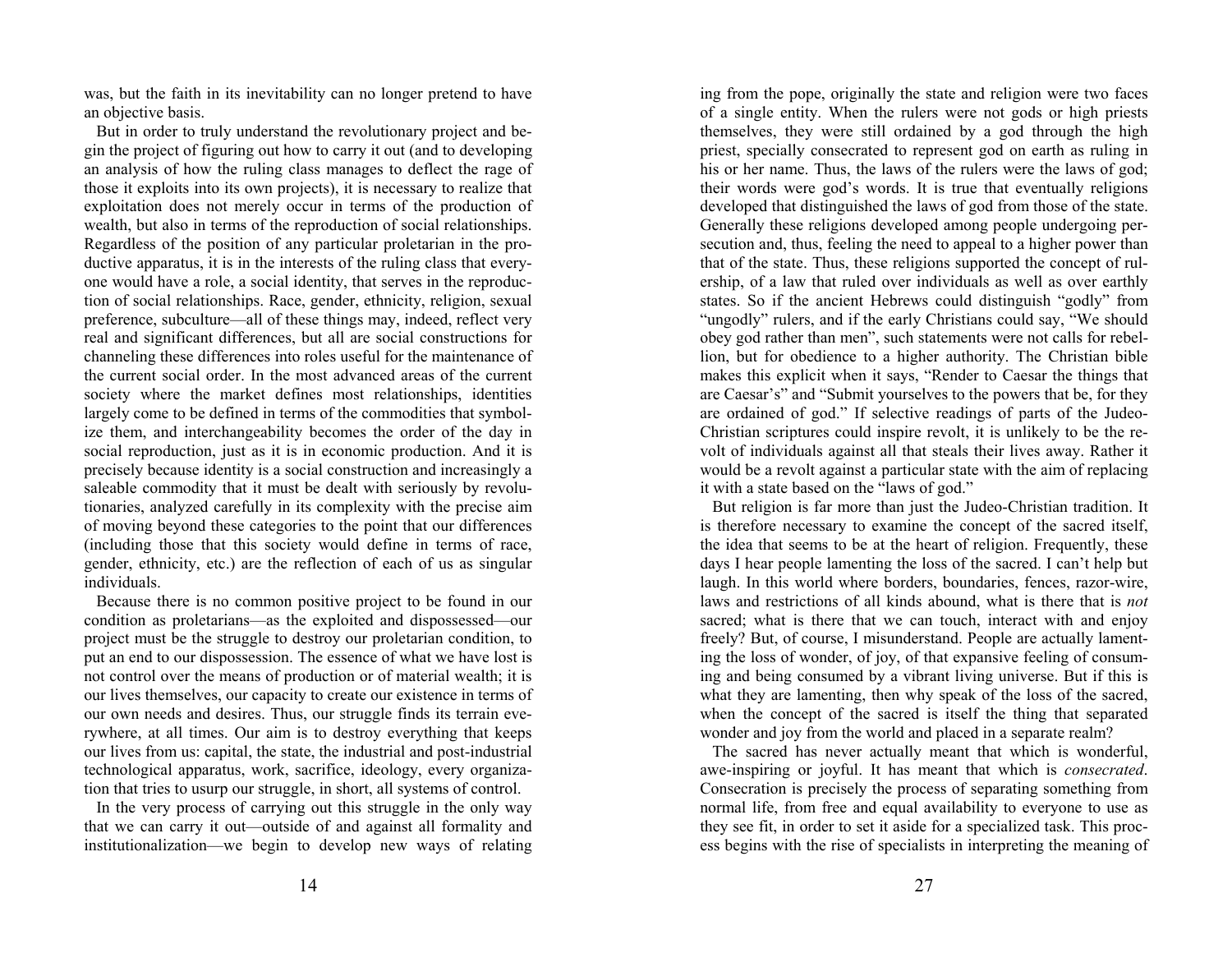### **RELIGION: When the Sacred Imprisons the Marvelous**

 It is likely that human beings have always had encounters with the world around them and flights of their own imaginations that have evoked an expansive sense of wonder, an experience of the marvelous. Making love to the ocean, devouring the icy, spearmint moon, leaping toward the stars in a mad, delightful dance – such are the wicked imaginings that make the mechanistic conceptions of the world appear so dreary. But sadly in this age the blight of industrialism with its shallow mechanistic logic that springs from the bookkeepers' worldview of capital has damaged many minds, draining reason of passion and passion of the capacity to create its own reasons and find its own meanings in the experience and creation of the marvelous. So many turn to the sacred in search of the sense of joy and wonder, forgetting that the sacred itself is the prison of the marvelous.

 The history of religion is really the history of property and of the state. These institutions are all founded on expropriations that together make up social alienation, the alienation of individuals from their capacity for creating their lives on their own terms. Property expropriates access to the material abundance of the world from individuals, placing it into the hands of a few who fence it in and place a price upon it. The state expropriates capacity of individuals to create their lives and relationships on their own terms, placing it into the hands of a few in the form of power to control the lives of others, transforming their activity into the labor power necessary to reproduce the social order. In the same way, religion (and its current parallels, ideology and psychiatry) is the institution that expropriates the capacity of individuals to interpret their interactions with the worlds around and within them, placing into the hands of a few specialists who create interpretations that serve the interests of power. The processes through which these expropriations are carried out are not really separated, but are rather thoroughly interconnected, forming an integrated network of domination, but I think, in this age when many anarchists seem to take interest in the sacred, it is useful to examine religion as a specific institution of domination.

 If currently, at least in the Western-style democracies, the connection between religion and the state seems relatively tenuous, residing in the dogmatic outbursts of an Ashcroft or the occasional bless-

based on self-organization, a commonality based on the unique differences that define each of us as individuals whose freedom expands with the freedom of the other. It is here in revolt against our proletarian condition that we find that shared positive project that is different for each one of us: the collective struggle for individual realization.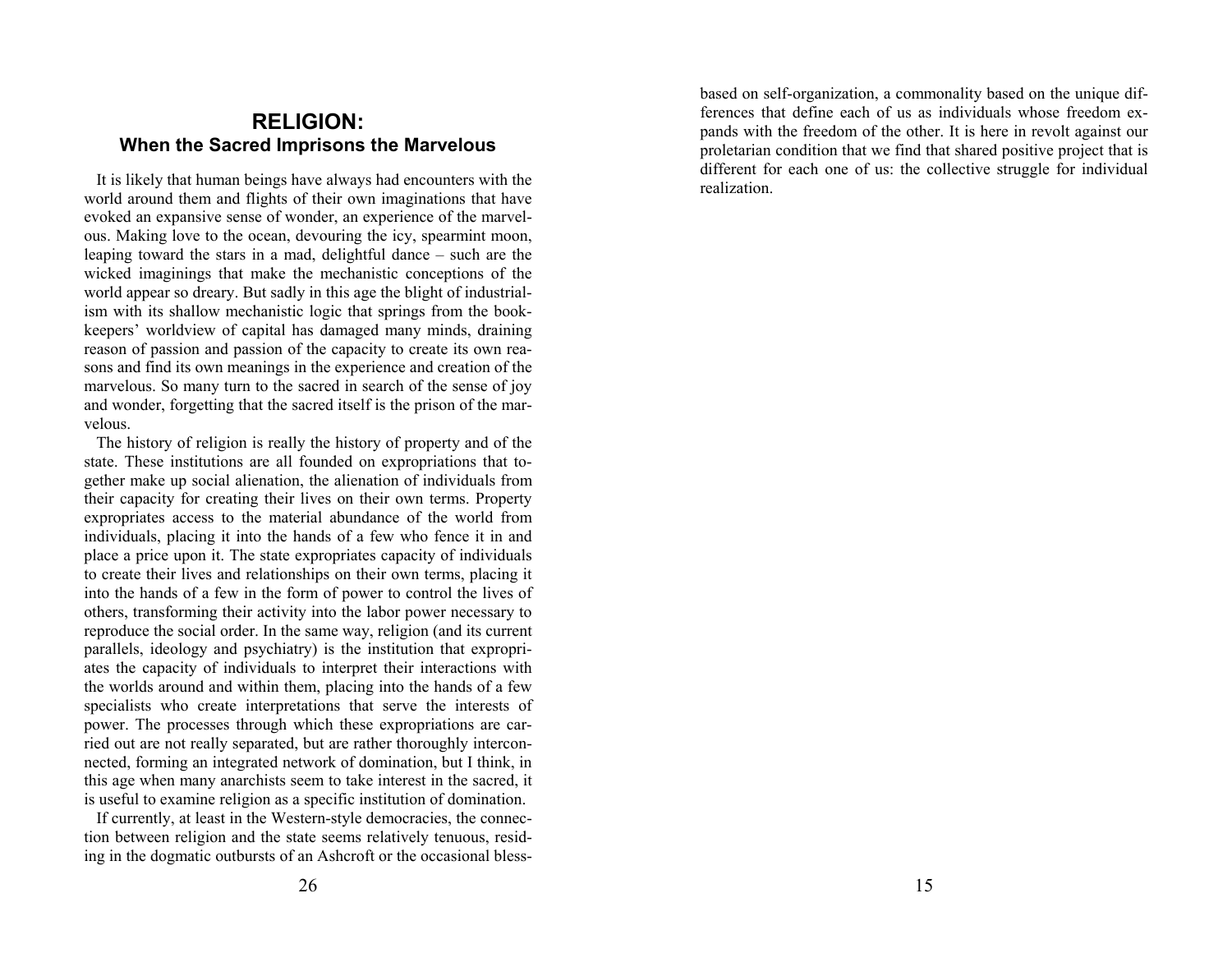#### **WORK:** *The Theft of Life*

*"What is the bombing of a judge, the kidnapping of an industrialist, the hanging of a politician, the shooting of a cop, the looting of a supermarket, the burning of a commissioner's office, the stoning of a journalist, the heckling of an intellectual, the thrashing of an artist, in the face of the deadly alienation of our existence, the much too early sound of the alarm clock, the traffic jam on the expressway, the goods for sale lined up on the shelves?"*

 The alarm clock disrupts your sleep again—as always, much too early. You drag yourself from the warmth of your bed to the bathroom for a shower, a shave and a shit, then run down to the kitchen where you wash down a pastry or, if you have the time, some toast and eggs with a cup of coffee. Then you rush out the door to battle traffic jams or crowds in the subway until you arrive… at work, where your day is spent in tasks not of your choosing, in compulsory association with others involved in related tasks, the primary aim of which is the continued reproduction of the social relationships that constrain you to survive in this manner.

 But this is not all. In compensation, you receive a wage, a sum of money that (after paying rent and bills) you must take out to shopping centers to buy food, clothes, various necessities and entertainment. Though this is considered your "free time" as opposed to "work time", it too is compulsory activity that only secondarily guarantees your survival, its primary purpose again being to reproduce the current social order. And for most people, moments free of these constraints are fewer and fewer.

 According to the ruling ideology of this society, this existence is the result of a social contract between equals—equals before the law that is. The worker, it is said, contracts to sell her labor to the boss for a mutually agreed upon wage. But can a contract be considered free and equal when one side holds all the power?

 If we look at this contract more closely, it becomes clear that it is no contract at all, but the most extreme and violent extortion. This is currently exposed most blatantly at the margins of capitalist society where people who have lived for centuries (or, in some cases, mil-

struggle. But, as one comrade wrote: "…this struggle is widespread or it is nothing. Only when looting becomes a large-scale practice, when the gift arms itself against exchange value, when relationships are no longer mediated by commodities and individuals give their own value to things, only then does the destruction of the market and of money – that s all one with the demolition of the state and every hierarchy – become a real possibility", and with it the destruction of property. The individual revolt against the world of property must expand into a social revolution that will break down every fence and open every possibility for individual realization.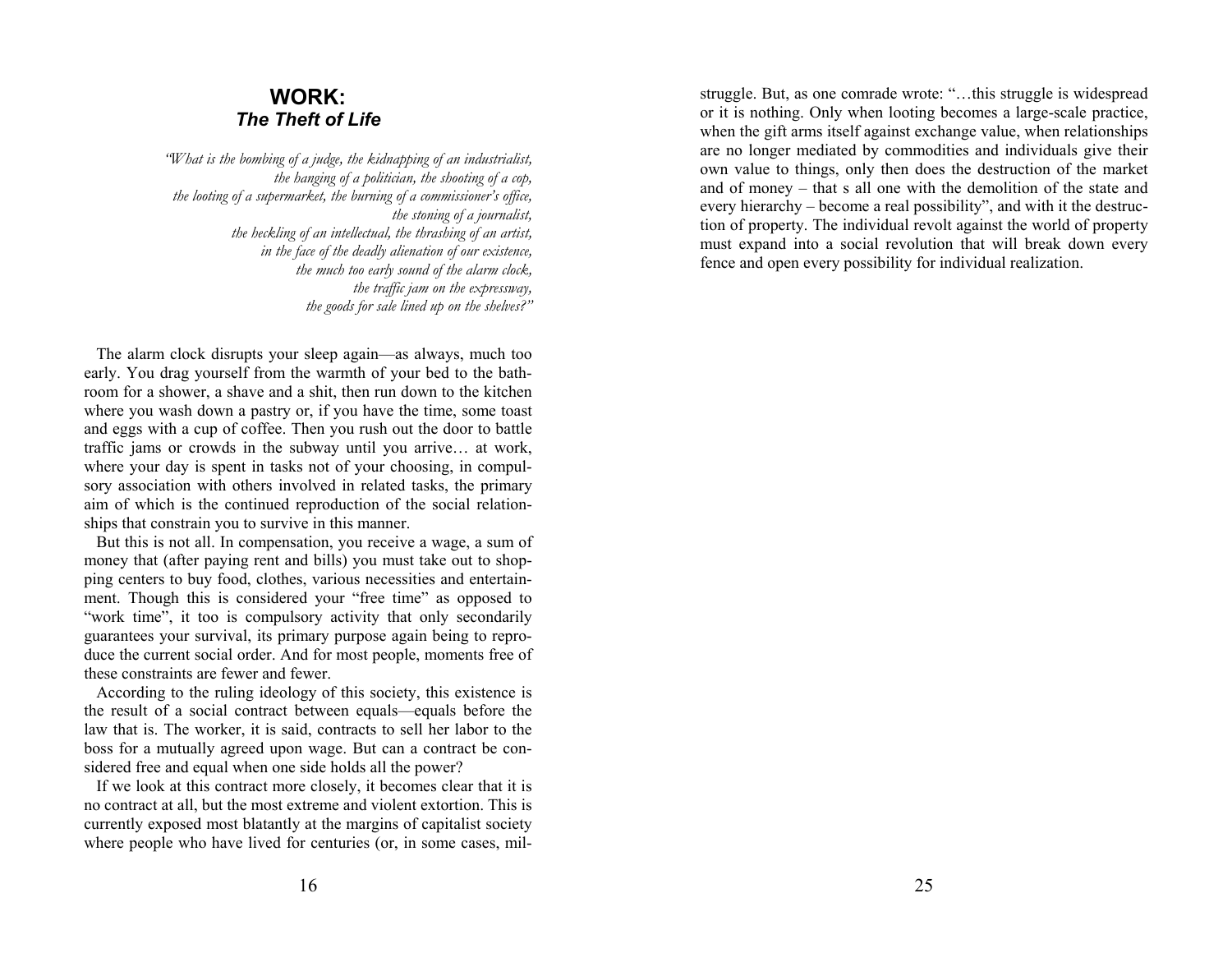market. The institution of property could not exist without the state that concentrates power into institutions of domination. Without the laws, the arms, the cops and the courts, property would have no real basis, no force to support it.

 In fact, it could be said that the state is itself the instituting of property. What is the state if not a network of institutions through which control over a particular territory and its resources is asserted and maintained by force of arms? All property is ultimately state property since it exists only by permission and under the protection of the state. Dependent on the levels of real power, this permission and protection can be revoked at any time for any reason, and the property will revert back to the state. This is not to say the state is more powerful than capital, but rather that the two are so thoroughly entwined as to constitute a single social order of domination and exploitation. And property is the institution through which this order asserts its power in our daily lives, compelling us to work and pay in order to reproduce it.

 So property is actually the razor wire, the "No Trespassing" sign, the price tag, the cop and the security camera. The message that these all carry is the same: one cannot use or enjoy anything without permission, and permission must be granted by the state and paid for in money somewhere along the line.

 It comes as no surprise then that the world of property, ruled by the market and the state, is an impoverished world where lack, not satisfaction, permeates existence. The pursuit of individual realization, blocked at every turn by yet another fence, is replaced by the homogenizing, atomizing competition to accumulate more things, because in this world the "individual" is measured only in terms of the things that he owns. And the inhuman community of the price tag strives to bury singularity beneath identities found in shop windows.

 Attacking the things owned by the rulers of this world – smashing bank windows, burning police cars, blowing up the employment office or breaking machinery – certainly has its worth. If nothing else, one may get a bit of pleasure, and some actions of this sort may even hinder specific projects of the ruling order. But ultimately we must attack the *institution* of property, every physical, legal, moral or social fence. This attack begins from the desire we each have to take back our life and determine it on our own terms. Every moment and every space we steal back from this society of production and consumption provides us with a weapon for expanding this

lennia) on their own terms find their capacity to determine the conditions of their existence ripped away by the bulldozers, chainsaws, mining equipment and so on of the world's rulers. But it is a process that has been going on for centuries, a process involving blatant, large-scale theft of land and life sanctioned and carried out by the ruling class. Bereft of the means for determining the conditions of their own existence, the exploited cannot be said, in honesty, to be contracting freely and equally with their exploiters. It is clearly a case of blackmail.

 And what are the terms of this blackmail? The exploited are forced to sell the time of their life to their exploiters in exchange for survival. And this is the real tragedy of work. The social order of work is based on the imposed opposition between life and survival. The question of how one will get by suppresses that of how one wants to live, and in time this all seems natural and one narrows one's dreams and desires to the things that money can buy.

 However, the conditions of the world of work do not just apply to those with jobs. One can easily see how the unemployed searching for a job from fear of homelessness and hunger is caught up in the world of work. But the same holds for the recipient of state aid whose survival depends on the existence of the assistance bureaucracy… and even for those for whom the avoidance of getting a job has become such a priority that one's decisions come to center around scams, shoplifting, dumpster diving—all the various ways to *get by without a job.* In other words, activities that could be fine means for supporting a life project become ends in themselves, making mere survival one's life project. How, really, does his differ from a job?

 But what is the real basis of the power behind this extortion that is the world of work? Of course, there are laws and courts, police and military forces, fines and prisons, the fear of hunger and homelessness—all very real and significant aspects of domination. But even the state's force of arms can only succeed in carrying out its task because people submit. And here is the real basis of all domination—the submission of the slaves, their decision to accept the security of known misery and servitude rather than risk the unknown of freedom, their willingness to accept a guaranteed but colorless survival in exchange for the possibility of truly living that offers no guarantees.

 So in order to put an end to one's slavery, to move beyond the limits of merely getting by, it is necessary to make a decision to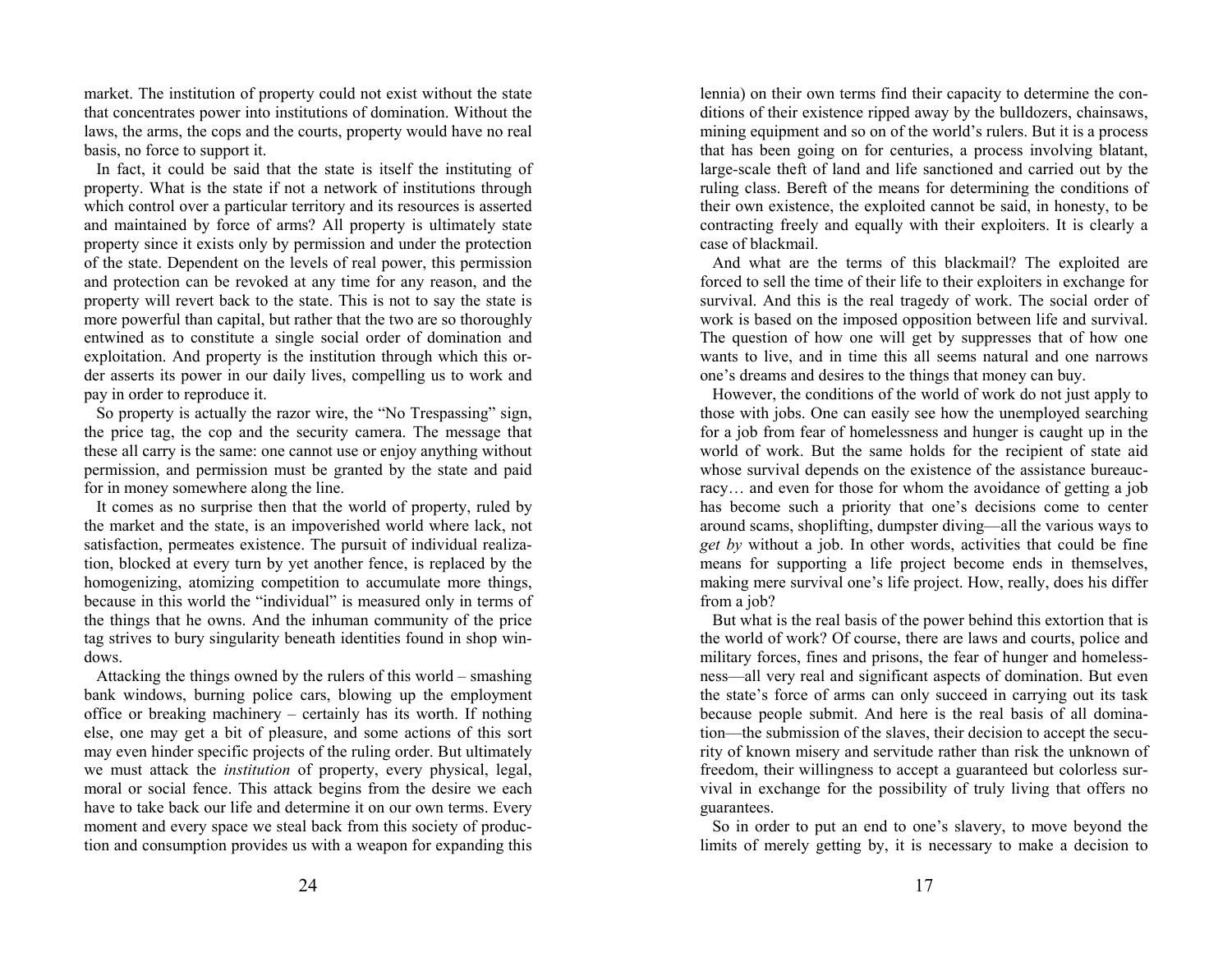refuse to submit; it is necessary to begin to reappropriate one's life here and now. Such a project inevitably places one in conflict with the entire social order of work; so the project of reappropriating one's existence must also be the project of destroying work. To clarify, when I say "work", I do not mean the activity by which one creates the means of one's existence (which ideally would never be separate from simply living) but rather a social relationship that transforms this activity into a sphere separate from one's life and places it in the service of the ruling order so that the activity, in fact, ceases to have any direct relationship to the creation of one's existence, but rather only maintains it in the realm of mere survival (at whatever level of consumption) through a series of mediations of which property, money and commodity exchange are among the most significant. This is the world we must destroy in the process of taking back our lives, and the necessity of this destruction makes the project of the reappropriation of our lives one with the projects of insurrection and social revolution.

### **PROPERTY: The Enclosing Fences of Capital**

 Among the many great lies that maintains the rule of capital is the idea that property is freedom. The rising bourgeoisie made this claim as they partitioned the earth with fences of all sorts – physical fences, legal fences, moral fences, social fences, military fences… whatever they found necessary to enclose the murdered wealth of the earth and to exclude the multitudes who were undesirable except as labor power.

 Like so many lies of power, this one manages to deceive through sleight-of-hand. The multitudes "unchained" from their land were free to choose between starving or selling the time of their lives to whatever master would buy them. "Free laborers" their masters called them, since unlike chattel slaves, the masters had no need to take responsibility for their lives. It was merely their labor power that the masters bought. Their lives were their own, they were told, though in fact these had been stolen away when the capitalist masters enclosed the land and drove these "free laborers" off to search for survival. This process of expropriation, which allowed capitalism to develop, continues at its margins today, but another sleightof-hand maintains the bourgeois illusion at the center.

 Property, we are told, is a thing and we purchase it with money. Thus, according to the lie, freedom resides in the things that we can buy and increases with their accumulation. In pursuit of this freedom that is never quite attained, people chain themselves to activities not of their choosing, giving up every vestige of real choice, in order to earn the money that is supposed to buy them freedom. And as their lives are consumed in the service of projects that have never been their own, they spend their wages on toys and entertainment, on therapy and drugs, these anesthetics that guarantee they won't see through the lie.

 Property, in fact, is not the thing that is owned. It is the fences – the fences that keep us in, the fences that keep us out, all the enclosures through which our lives are stolen from us. Thus, property is, above all, a restriction, a limit of such magnitude that it guarantees that no individual will be able to realize herself completely for as long as it exists.

 To fully understand this, we must look at property as a social relationship between things and people mediated by the state and the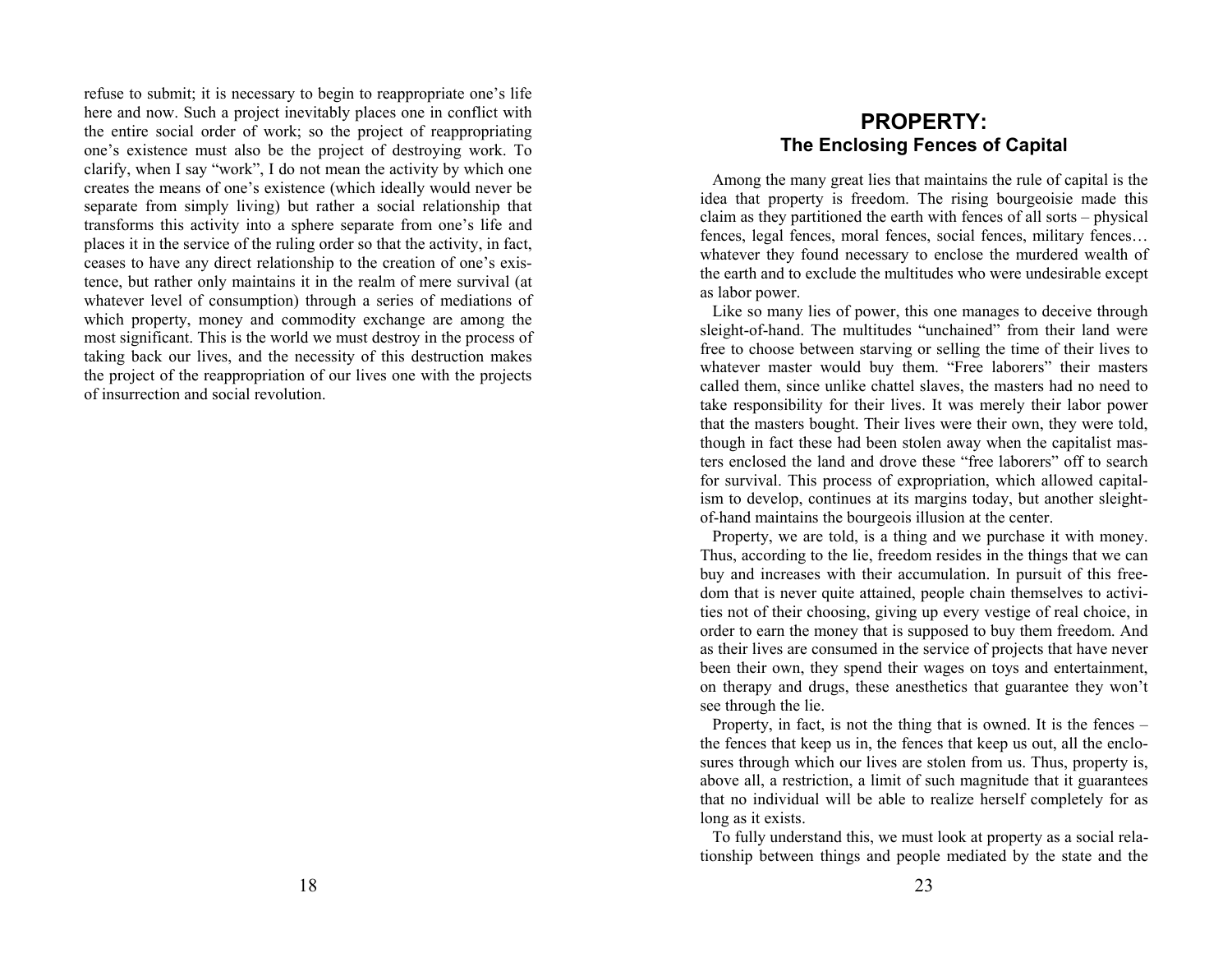them. But the necessity for control that is as total as possible moves the rulers of this order to accept these risks, hoping that they will be able to fix the weak links quickly enough.

 So technology as we know it, this industrial system of integrated techniques, machinery, people and resources, is not neutral. It is a specific tool, created in the interests of the ruling class, that was never intended to serve to meet our needs and desires, but rather to maintain and extend the control of the ruling order. Most anarchists recognize that the state, private property, the commodity system, the patriarchal family and organized religion are inherently dominating institutions and systems that need to be destroyed if we are to create a world in which we are all free to determine our lives as we see fit. Thus, it is strange that the same understanding is not applied to the industrial technological system. Even in this age when factories provide no space for any sort of individual initiative, when communications are dominated by huge systems and networks accessible to every police agency and which determine how one can use them, when the technological system as a whole requires humans as little more than hands and eyes, maintenance workers and quality control inspectors, there are still anarchists who call for "taking over the means of production". But the technological system that we know is itself part of the structures of domination. It was created to more efficiently control those exploited by capital. Like the state, like capital itself, this technological system will need to be destroyed in order for us to take back our lives. What this means with regards to specific tools and techniques will be determined in the course of our struggle against the world of domination. But precisely in order to open the way to possibilities for creating what we desire in freedom, the machinery of control will have to be destroyed.

## *THE MACHINERY OF CONTROL:* **A Critical Look at Technology**

*"Criticizing technology […] means considering its general framework, seeing it not simply is an assemblage of machinery, but as a social relationship, a* system*; it means understanding that a technological instrument reflects the society that produces it, and that its introduction changes relations between individuals. Criticizing technology means refusing to subordinate human activity to profit." —from* At Daggers Drawn

 Technology does not develop in a vacuum, independently of the social relationships of the order in which it develops. It is the product of a context, and so inevitably reflects that context. Thus, the claim that technology is neutral has no basis. It could not possibly be any more neutral that the other systems developed to guarantee the reproduction of the current social order—government, commodity exchange, marriage and the family, private property, … Thus a serious revolutionary analysis necessarily needs to include a critical assessment of technology.

 By technology, I do not mean simply tools, machines or even "an assemblage of machinery" as individual entities, but rather and integrated system of techniques, machinery, people and materials designed to reproduce the social relationships that prolong and advance its existence. In order to be clear from the start, I am not saying that technology *produces* social relationships, but rather that it is designed to *reproduce* them in accordance with the needs of the ruling system.

 Before capitalism came to dominate social relationships, tools, techniques and even a number of machines had been created and applied to specific tasks. There were even some systematic applications of techniques and machinery that could be considered technological in the fullest sense of the word. It is interesting to note that these latter were applied most fully precisely where power required strict order—in monasteries, in the torture chambers of the inquisition, in galleys, in the creation of monuments to power, in the bureaucratic, military and police structures of powerful empires like dynastic China. But they remained largely peripheral to the daily life of the vast majority of people who tended to use tools and techniques that they created themselves as individuals or within their small community.